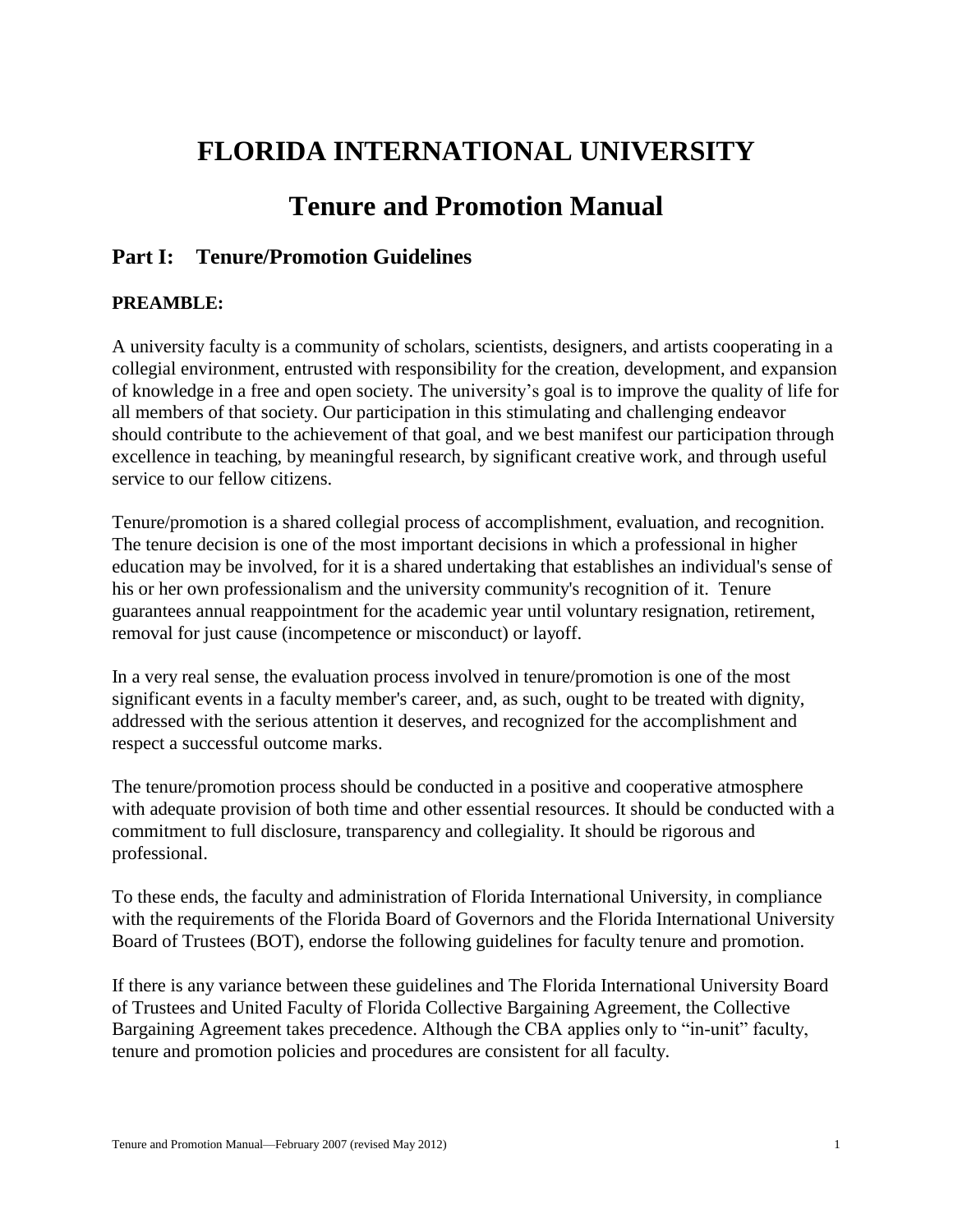## **RESPONSIBILITIES OF PARTICIPANTS**

#### **Nomenclature**

FIU has varying levels of organization within schools and colleges. Some colleges contain schools which in turn contain departments, some schools have no departments, some schools are led by directors, some by deans, etc. For the purposes of this document, the dean refers to the individual (in some cases holding the title executive dean) who reports directly to the Provost. The chair refers to the individual (in some cases holding the title dean or director) who reports to the dean who reports to the Provost. In a school with no departments whose dean reports to the Provost, the departmental and chair recommendations do not exist. In a college with departments within schools there may be an additional level of recommendation at that of the school director/dean. In these cases, the decision to have departmental and/or school recommendations is left to the college.

#### **Time Line**

In January each year, the Provost will post the schedule of the tenure and promotion process for faculty who will be considered during the next academic year.

#### **College/Unit Guidelines**

Every college/unit must have tenure and promotion guidelines that clearly and unambiguously articulate the standards and expectations for tenure and promotion. For example, if a standard in research establishes the expectation that faculty generate funded research, then this standard must be articulated formally and be fully explained in the unit guidelines. There must be a direct link between the college/unit's annual evaluation criteria and those standards used for tenure and promotion. If there is an expectation that faculty increasingly publish single-authored work, then this must be so stated in the college/unit's standards for tenure and promotion. Quality peerreviewed journals should be identified in advance, minimizing ambiguity about expectations. Wherever possible, published articles presented in the applicants' curriculum vitae should be listed along with the three to five-year average of acceptance rates, as attested by their respective editors. The impact factor of journals should be included when this information is available. If there is an expectation that creative work be recognized, then the level of recognition as well as the peer-review context and process must be articulated in the college/unit's guidelines. If there is an expectation that excellence in teaching is measured by a specified level of student evaluations, or being the recipient of teaching awards, this must be articulated in the college/unit's guidelines. Standards must also be articulated regarding service.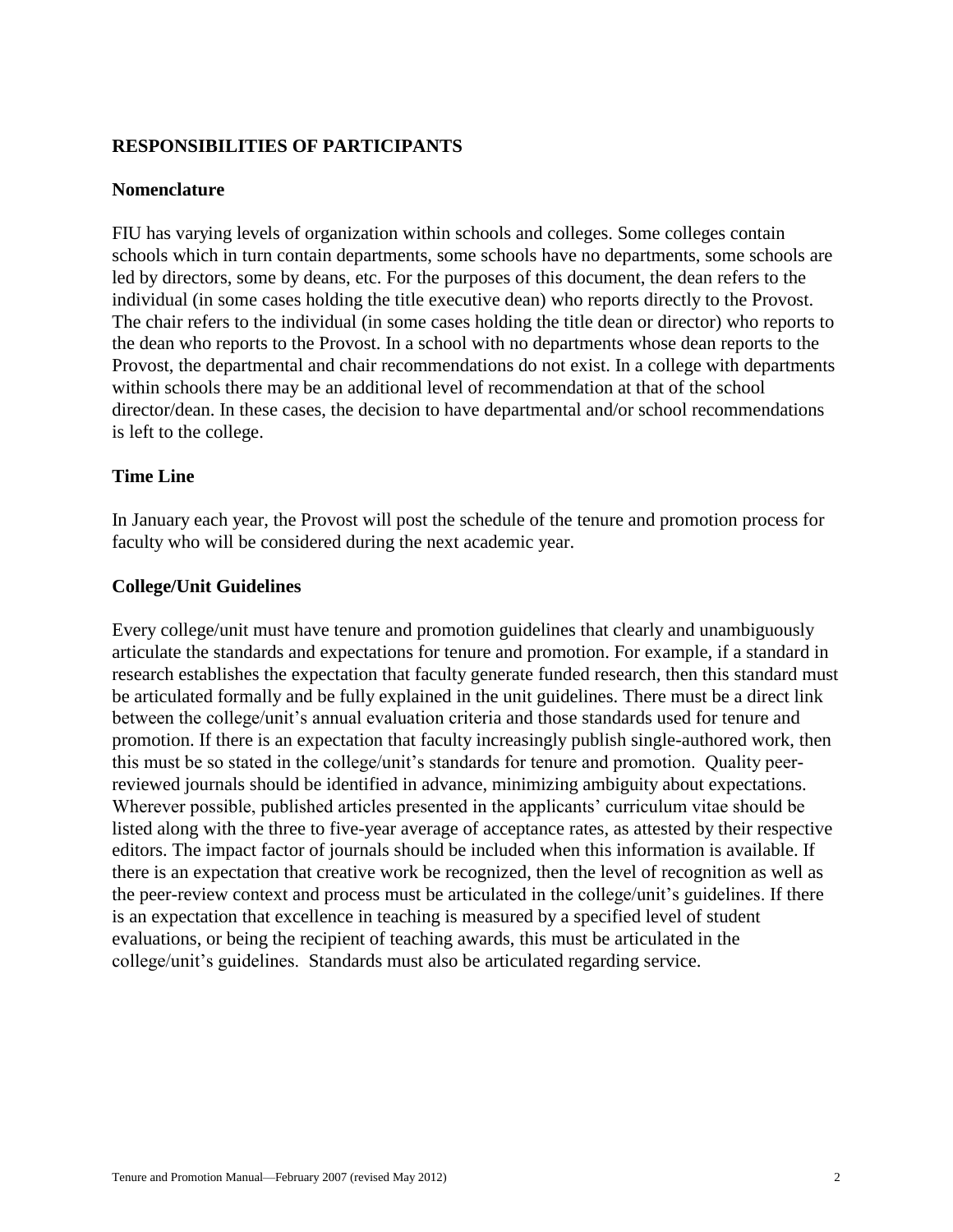## **A. Responsibilities of Individual Faculty:**

## **Prior to the time of appointment, applicants should apprise themselves of the following:**

- The tenure/promotion policies, procedures, and requirements by review of the current BOT-UFF contract as well as written departmental, college, and university policies, and by consultation with the departmental chairperson and/or dean.
- The advantages and disadvantages of receiving tenure credit for prior service (See Section H—Guidelines for Tenure Credit or Tenure Upon Appointment.)

## **During the first term of employment, faculty members should:**

- Meet with the departmental chairperson about departmental, college, and university expectations for tenure/promotion.
- Consult with the chairperson and other departmental members on meeting these expectations.
- Consider reviewing the tenure/promotion application of a recent, successful candidate from the department.
- Recognize that a three-to-five year career plan can be particularly helpful in planning one's advancement toward a favorable tenure/promotion decision.
- Consider working with a mentor from inside or outside the university.

## **Each term faculty members should:**

- Consult with their department chairpersons to ensure that their assignment of activities is consistent with the opportunity to continue their work toward meeting the tenure/ promotion expectations of the university and the standards of their profession.
- Recognize that the impact of their assignments upon tenure/promotion activities needs to be evaluated carefully. Over-burdensome teaching or service assignments may make it difficult or impossible to carry out the activities necessary for a candidate to be successfully tenured/promoted.
- Recognize that tenure/promotion decisions are a function of the expectations of the department, school/college, university, and profession as well as the execution of formal assignments.

#### **Each year faculty members should:**

- Work toward rendering their research, scholarly, or creative work public. It is expected that faculty members will make their research, scholarly, or creative work public in the manner generally accepted and appropriate for their discipline or profession on a continuing basis.
- Recognize that good teaching is important to the university. In addition to ensuring that student evaluations are carried out in a manner consistent with departmental policies, faculty members are encouraged to engage in peer observation of teaching activities. Collegial activities of this nature are of value to all participants because they promote the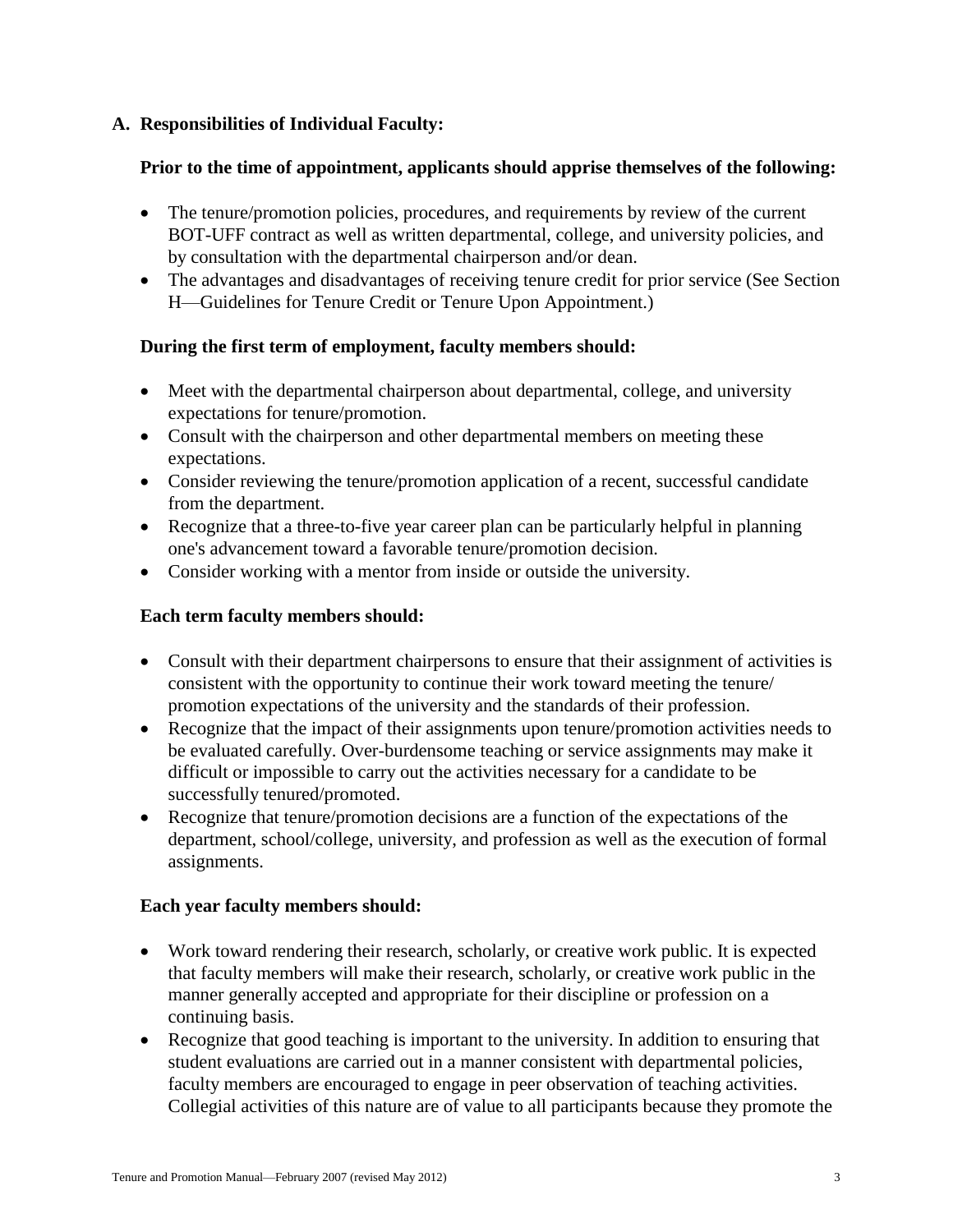sharing of teaching methods and often spark increased discussion of issues of importance to the field of interest. Observations should consider effectiveness in presenting knowledge, information, and ideas by various means or methods. Letters documenting these observations may be included in tenure/promotion files. These letters, along with student evaluations help substantiate the quality of teaching for the tenure/promotion file.

- Ensure that appraisal of progress towards tenure has been made in writing, utilize this appraisal as a means of assistance and counseling, and request clarification of any unclear aspects of the letter. The BOT-UFF Collective Bargaining Agreement specifies that the purpose of the appraisal is to provide assistance and counseling to candidates to help them to qualify themselves for tenure and that tenure appraisals shall not be the sole basis for a decision concerning tenure for an employee.
- Keep apprised of tenure/promotion policy changes and decisions within the department and university.
- Request evaluation of progress towards promotion once tenured and use this evaluation as a means of assistance and counseling.

An employee shall normally be considered for tenure during the sixth year of continuous service in a tenure-earning position including any prior service credit granted at the time of initial employment. An employee's written request for early tenure consideration is subject to the Provost's written agreement.

## **During the year prior to applying for tenure/promotion, faculty members should:**

 Organize the tenure/promotion file (see Part III. The Tenure/Promotion File). Provide suggestions for possible individuals who may be asked to write external evaluative letters (see Part III. B. 11.)

## **During the processing of the application for tenure/promotion:**

- Two copies of the applicant's complete file (see Part III. The Tenure/Promotion File) must be available for a minimum of one week for study by all faculty eligible to vote. It is the responsibility of the candidate to see that the file is complete.
- Prior to the consideration of the file, the candidate has the right to review the contents of the tenure file and may attach a brief and concise response to any materials therein.
- Candidates and other faculty members should recognize that lobbying for tenure/ promotion with members of review committees at all levels is inappropriate.

## **Following the award of tenure/promotion, faculty members should recognize that:**

- Professional responsibilities to the university and to one's field of endeavor not only continue but also take on greater importance. A faculty member at the higher ranks is expected to continue growing professionally, consider mentoring other colleagues, and to keep apprised of changing expectations within the profession, university, and department.
- Continuing review of the departmental mission and goals and of personal goals is appropriate.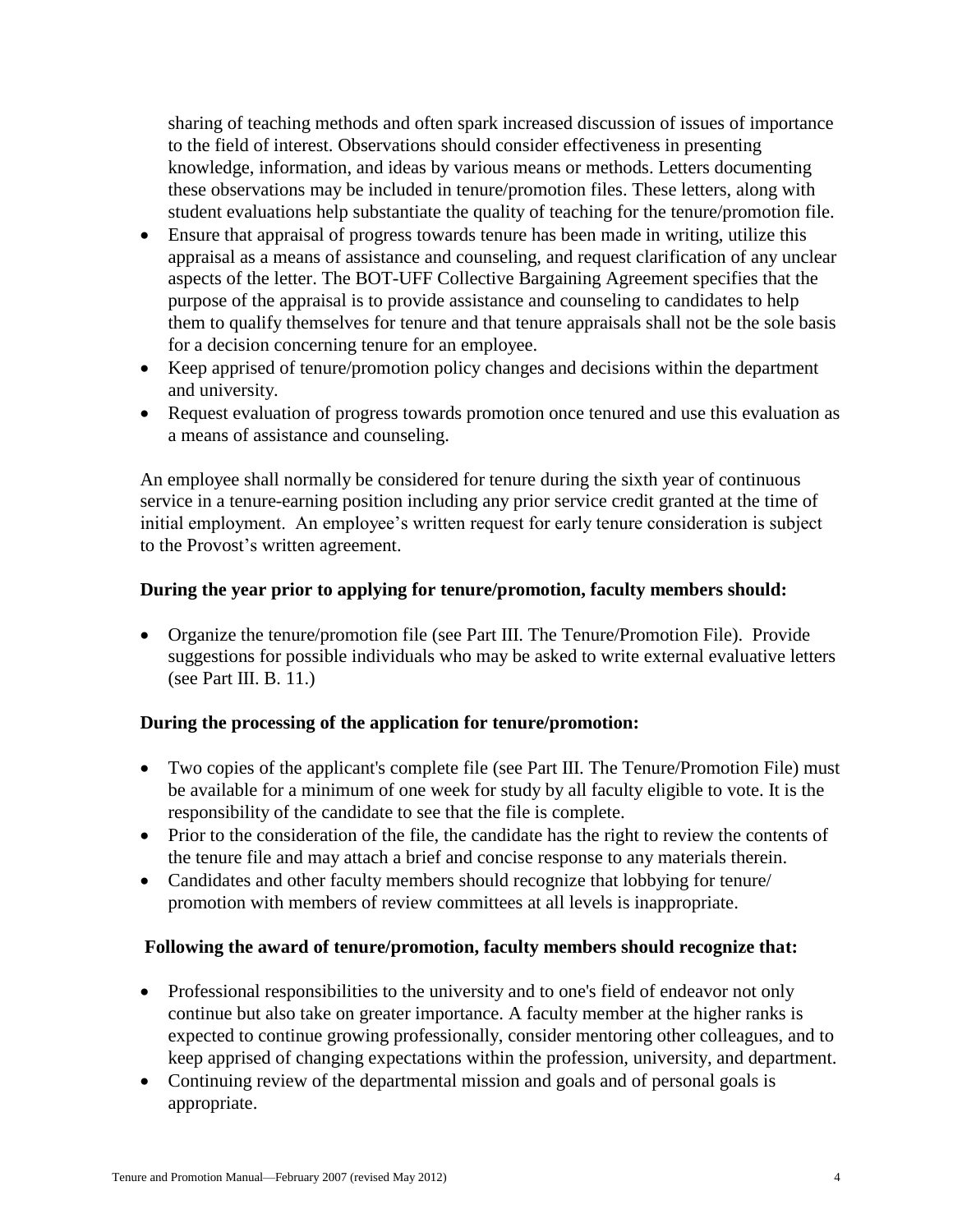## **B. Responsibilities of the Departmental Faculty:**

A primary responsibility of the departmental faculty is to create an environment that encourages excellence among colleagues. Experienced faculty members can contribute to their colleagues' growth in a number of important ways (e.g., by reading drafts of proposals and papers, initiating informal discussions of concepts and ideas for research and publication, and providing moral support). Colleagues should periodically discuss the goals and expectations of the department, the school/college, and the university on tenure/promotion. Faculty members also should contribute to the enhancement of the quality of teaching by periodically observing the classroom work of their colleagues and offering constructive ideas for improving communication and conceptual skills.

Periodic faculty meetings should be devoted to discussing departmental expectations, university policies and procedures, and the importance of careful professional review well before a department convenes to consider individual candidates.

Departments should set aside sufficient time for the evaluation of each candidate's application.

When the departmental tenure and promotion committee meets to consider a candidate's application, all eligible members, i.e., tenured, and holding the rank to which the candidate is seeking to be promoted, should be present and each eligible member should have thoroughly reviewed each candidate's file. For faculty seeking promotion as librarians, clinical/professional practice/research faculty, untenured faculty holding the rank to which the candidate is seeking to be promoted may participate in the departmental committee. Rendering a professional judgment is a basic responsibility of the eligible faculty members and exceptions should be made only for conflict of interest. Such conflicts must be explained at the beginning of the process and persons who claim such conflict should not participate in the evaluation process for that candidate. Such cases should be reported on the appropriate form as conflict of interest. These must be reviewed by, and when cause is found to exist approved by, the chair of the department or other primary unit. A conflict of interest automatically exists for the review of the file of a spouse, significant other, or family member.

Throughout their deliberations, department members have an obligation to render their best professional judgment of the candidate's credentials, contributions, and potential using the standards appropriate to their scholarly or professional field. After discussing the candidates' qualifications fully, the eligible departmental members should vote on each candidate by secret ballot. Abstentions should be rare. Departmental members should recognize that discussions of candidates should be confidential, because effective evaluation requires that departmental members be able to speak their minds freely. Persons who abuse this confidentiality compromise the integrity of the process.

In assessing a candidate's application for tenure or promotion, departmental members should consider the candidate's accomplishments, contributions, assigned tasks, and potential to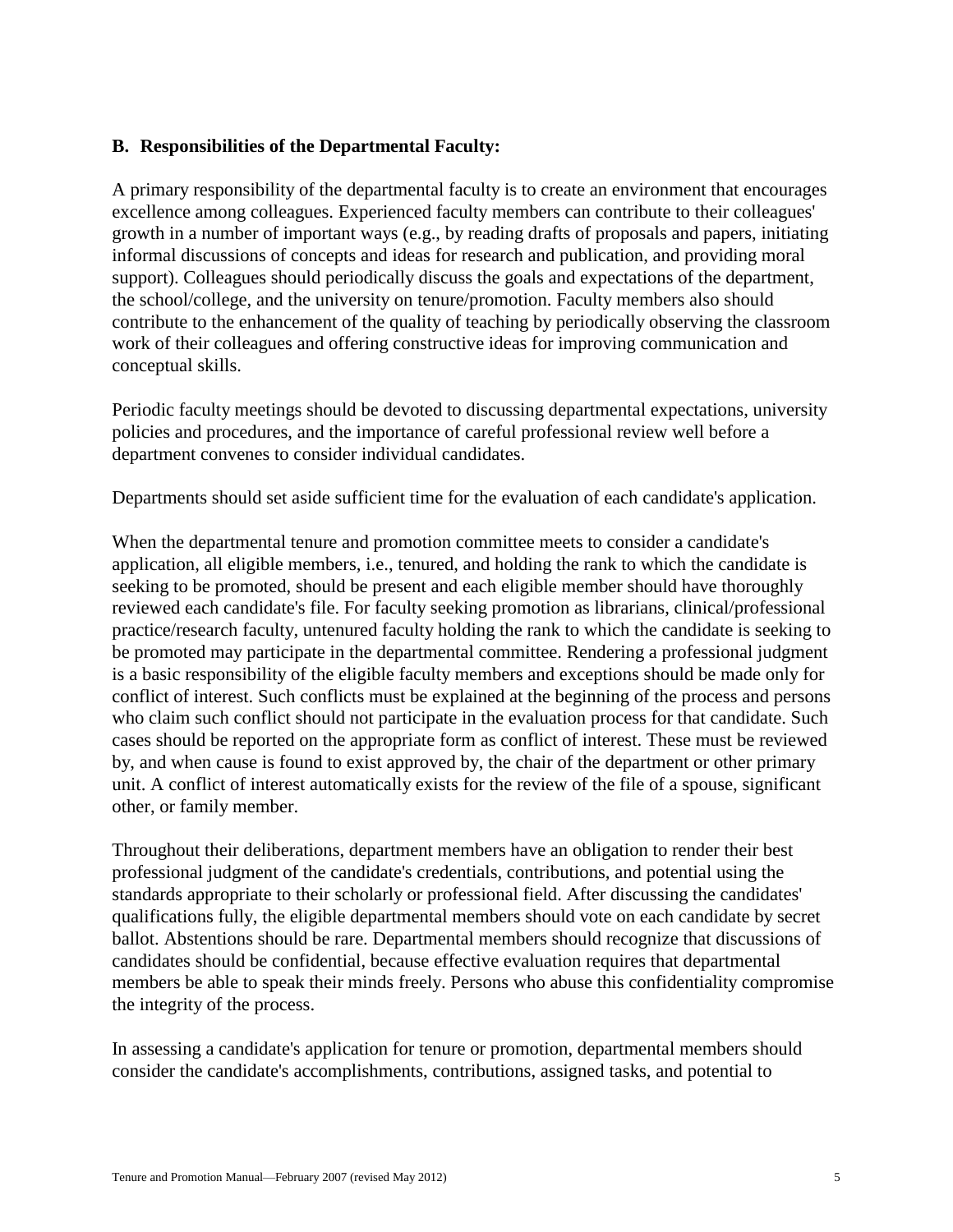continue to provide significant professional contributions within the context of disciplinary norms and expectations.

The departmental evaluation letter, addressed to the dean, must not be limited to a report of the vote of departmental members. It should thoughtfully describe the role and function of the candidate in the department, the candidate's area of specialization, accomplishments, and contributions; and discuss the strengths and weaknesses of the candidate and any factors which make the evaluation of the candidate difficult for others outside the field (see section on the Departmental Statement in Part III, The Tenure/Promotion File). Fundamental responsibility for evaluating candidates is at the departmental level. Accordingly, explanations of the actual departmental vote are necessary to those evaluating the file at subsequent stages, who, in the absence of adequate explanations, may make inappropriate inferences. In particular, any conflicts of interest and absences must be explained. This letter should be placed in the tenure/promotion file and a copy should be given to the candidate.

## **In voting on tenure/promotion, the following university policy shall apply:**

- If a department (including the chairperson) has a total of three or more tenured faculty members, only the tenured members of the faculty shall vote on tenure applications.
- If a department (including the chairperson) has a total of three or more tenured faculty members, only these faculty members shall vote on applications for promotion to assistant professor.
- If a department (including the chairperson) has a total of three or more tenured faculty members at the level of associate professor or above, only these faculty members shall vote on applications for promotion to associate professor.
- If a department (including the chairperson) has a total of three or more tenured faculty members at the level of full professor, only these faculty members shall vote on applications for promotion to full professor.
- If a department has fewer than the above-specified minimum number of faculty members, the departmental or college faculty must establish a written policy, which must be approved by the dean and the Provost, which specifies who may vote on that particular type of application. When the above-specified minimum numbers are later met, of course, the general university policy takes precedence over departmental policies.
- If the department chairperson is one of only three in the department to meet the criteria specified above, the chairperson votes with his/her two colleagues and writes a recommendation letter to the dean on behalf of the three voting faculty. In all other cases, the chairperson does not vote with the faculty committee, but rather writes an independent evaluation and recommendation of the candidate. No individual has two opportunities to vote on an application.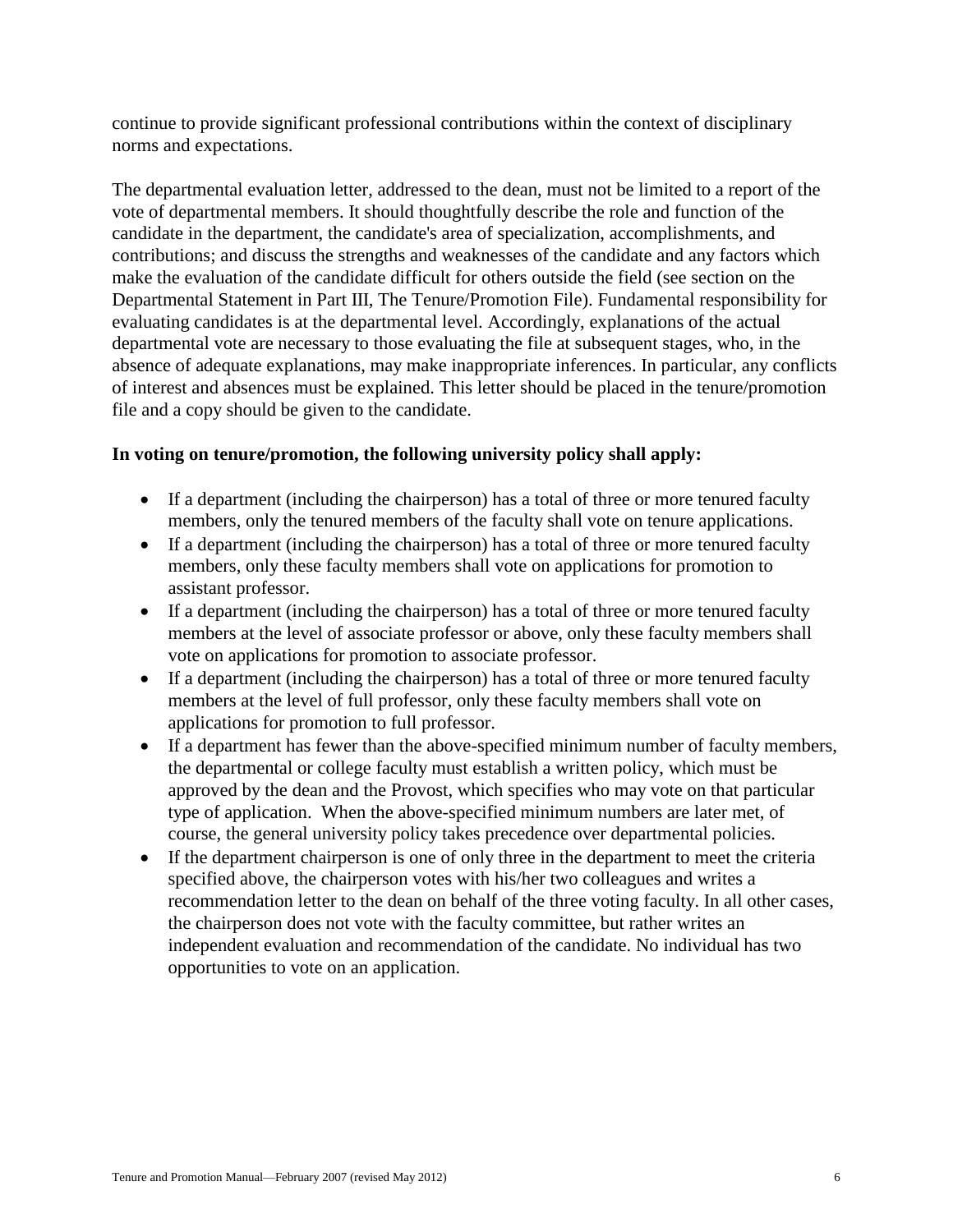## **C. Responsibilities of the Departmental Chairperson:**

*One of the chairperson's most important roles is to guide a faculty member's efforts in achieving tenure and promotion.* The chairperson is a colleague and an administrator, providing ongoing advice, counsel, direction, evaluation, appraisal, and resources that assist the candidate's efforts.

The tenure/promotion process begins prior to the faculty member joining the university. The chairperson should advise potential faculty members of the advantages and disadvantages inherent in receiving tenure credit for prior service. (See Part I. H.)

The chairperson should advise potential and new faculty members of:

- the University's tenure/promotion process;
- their responsibilities to create a record worthy of tenure/promotion;
- the impact of their assignments on the tenure/promotion process;
- the tenure/promotion policies and procedures of the department, school/college, and the university, and the impact of the expectations of each of these academic units on the tenure/promotion process.

The chairperson should make clear to the candidate that evaluation is a continuing process based on performance related to expectations. She or he is responsible for creating a positive environment to help the candidate meet department, school/college, and university expectations. To help ensure these expectations are met, the chairperson is expected to meet regularly with each faculty member to discuss his or her progress in the areas of teaching, research, creative work, and service. The chairperson also should consult informally with faculty members each semester on their progress toward their goals and objectives and their congruence with the goals and objectives of the academic units.

The chairperson must provide untenured faculty members with written annual appraisals that should be discussed prior to insertion in personnel files.

Chairpersons may encourage senior faculty members to serve as mentors, and may advise candidates to seek mentors who can provide valuable information and advice to all parties to the tenure/promotion process.

The chairperson should be aware of his/her responsibilities to faculty members, especially when assigning duties to untenured faculty, since over-burdensome or unrelated activities distract a faculty member from his or her professional development.

The chairperson should ensure that the department's tenure/promotion policies and procedures are on file in the dean's office, that faculty members are aware of them, and that these policies and procedures are followed.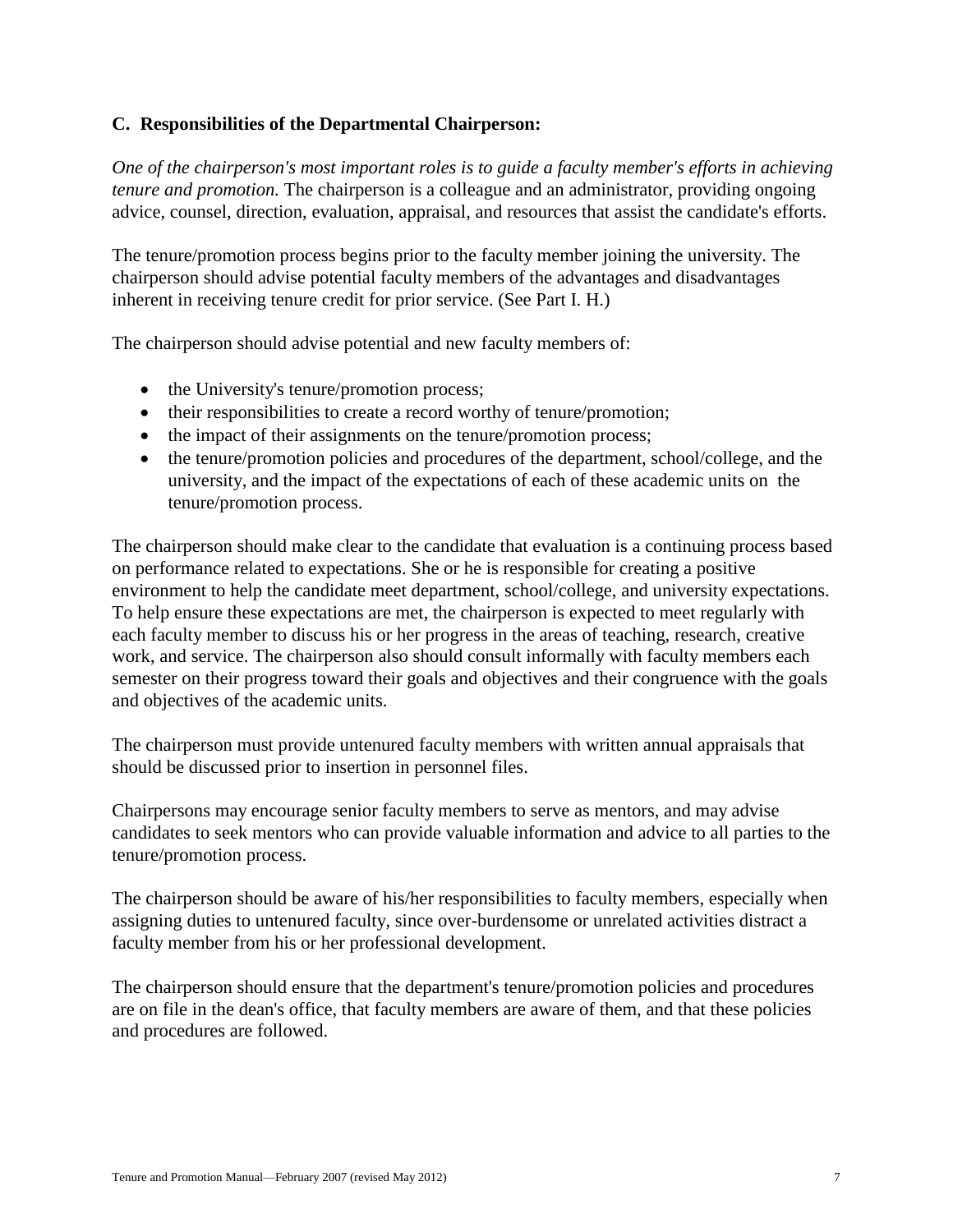The chairperson has an important role in supervising the preparation of a candidate's application file. This role is especially important in ensuring that the file is well organized and complete and that departmental procedures for obtaining external letters of evaluation are followed.

In all cases except where the chairperson is required to provide the third vote in the departmental committee (see above), the chairperson is expected to provide an independent review of the candidate. They have an obligation to render their best professional judgment of the candidate's credentials, contributions, and potential using the standards appropriate to the scholarly or professional field. They should consider the candidate's accomplishments, contributions, assigned tasks, and potential to make significant professional contributions, and the university's criteria. When the chairperson has reached a decision on a candidate, a detailed written statement giving her or his reasons should be addressed to the dean, placed in the tenure/promotion file, and a copy given to the candidate.

Chairpersons must recognize that lobbying for or against a candidate is inappropriate and undermines the integrity of the evaluation process.

## **D. Responsibilities of the School/College Committee:**

The school/college committee serves primarily to provide a faculty review of applications for tenure and promotion that (a) furnishes a professional evaluation from a broader perspective than the departmental evaluation and (b) encourages departments and chairpersons to undertake their evaluations in a professional and fair manner.

A committee should be elected by the faculty of each school/college in accordance with written policies, which have been approved by that faculty. Copies of these polices should be on file in the dean's office and the Office of the Provost. Candidates and untenured members of the faculty should not serve on such committees.

The principle of participating in the evaluation at only one step of the process is essential. Thus faculty on the school/college committee must recuse themselves from advocating for or against or voting on individuals from their department. They may respond to questions posed by other committee members.

Normally elections for such committees should be conducted near the end of the spring term. It is recommended that a written notice soliciting nominations be sent to all faculty members in the school/college, that nominees be given the opportunity to withdraw as candidates should they wish to do so, and that an election be conducted. The results of the election should be announced in a memo to the faculty and a copy should be forwarded to the dean and the Provost. The policies should allow for continuity on the committee; staggered two or three-year terms for committee members can accomplish this end.

Ideally, committee chairpersons will have served on the committee previously and should have a copy of recommendations made by previous committees. Past committee chairs should be available to advise departmental chairpersons and candidates on the content of application files.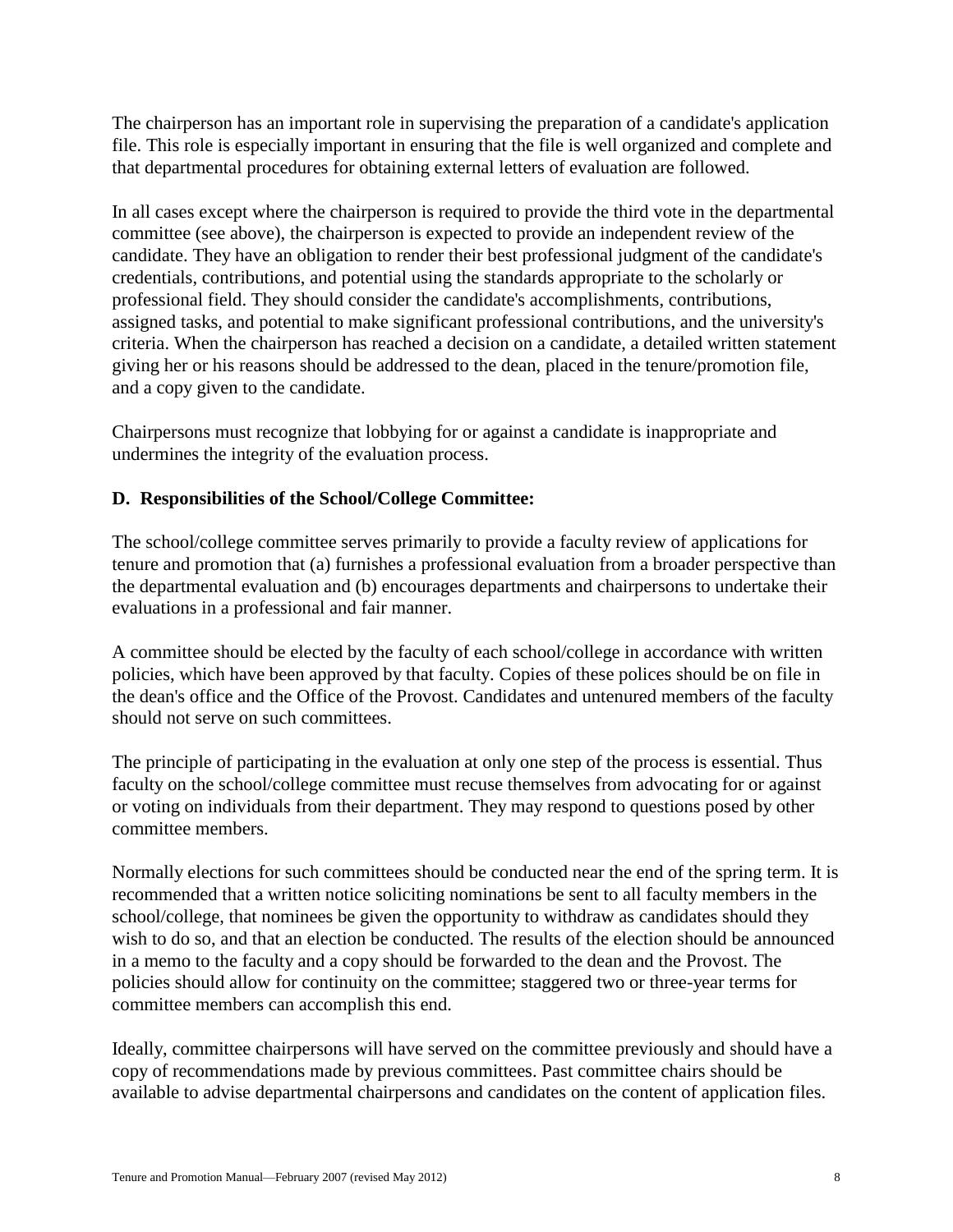The school/college committee should have written policies that provide for:

- Meeting with the dean of the school/college before considering candidates. The committee should also review and discuss policies, procedures, and criteria.
- When the committee meets to consider the candidates' applications.
- Deliberation and voting.

All members should be present and each committee member should have thoroughly reviewed each candidate's file.

In assessing a candidate's application for tenure/promotion, committee members should consider the candidate's accomplishments, contributions, assigned tasks, and potential to continue providing significant professional contributions.

Committee members must take time to adequately discuss each candidate. Committee members should feel free to ask questions. If the committee requests additional information beyond that existing in the tenure file, sufficient time must be allowed so that the candidate and the departmental chairperson may respond to such information.

Throughout their deliberations, committee members have an obligation to render their best professional judgment of the candidate's credentials, contributions, and potential, using the appropriate standards. After fully discussing the candidates' qualifications, the committee members should vote on each candidate by secret ballot. Committee members should recognize that discussions within the committee must remain confidential. Effective evaluation requires that committee members be able to speak their minds freely; persons who abuse this confidentiality undermine the review process.

For each candidate, the committee should provide a detailed written statement assessing the strengths and weaknesses of the candidate. This statement should be addressed to the dean with copies to the candidate and the departmental chairperson (who shall inform the faculty of the candidate's department), and a copy placed in the tenure/promotion file.

Each academic year, the committee should issue a written report to the faculty on the results of its deliberations. This report should include any recommendations for revisions of procedures and any advice on the content of files.

The committee also must evaluate any requests for the granting of tenure upon appointment for any faculty members within the school/college. The department that requests such an appointment should provide the committee with detailed information, which allows for the fair and professional evaluation of the applicant's qualifications for tenure. At a minimum, the committee should be presented with a vote by the departmental faculty, a departmental statement explaining the applicant's accomplishments and qualifications for tenure, and detailed curriculum vitae. The committee should provide a detailed written statement assessing the strengths and weaknesses of the candidate. This statement should be addressed to the dean with copies to the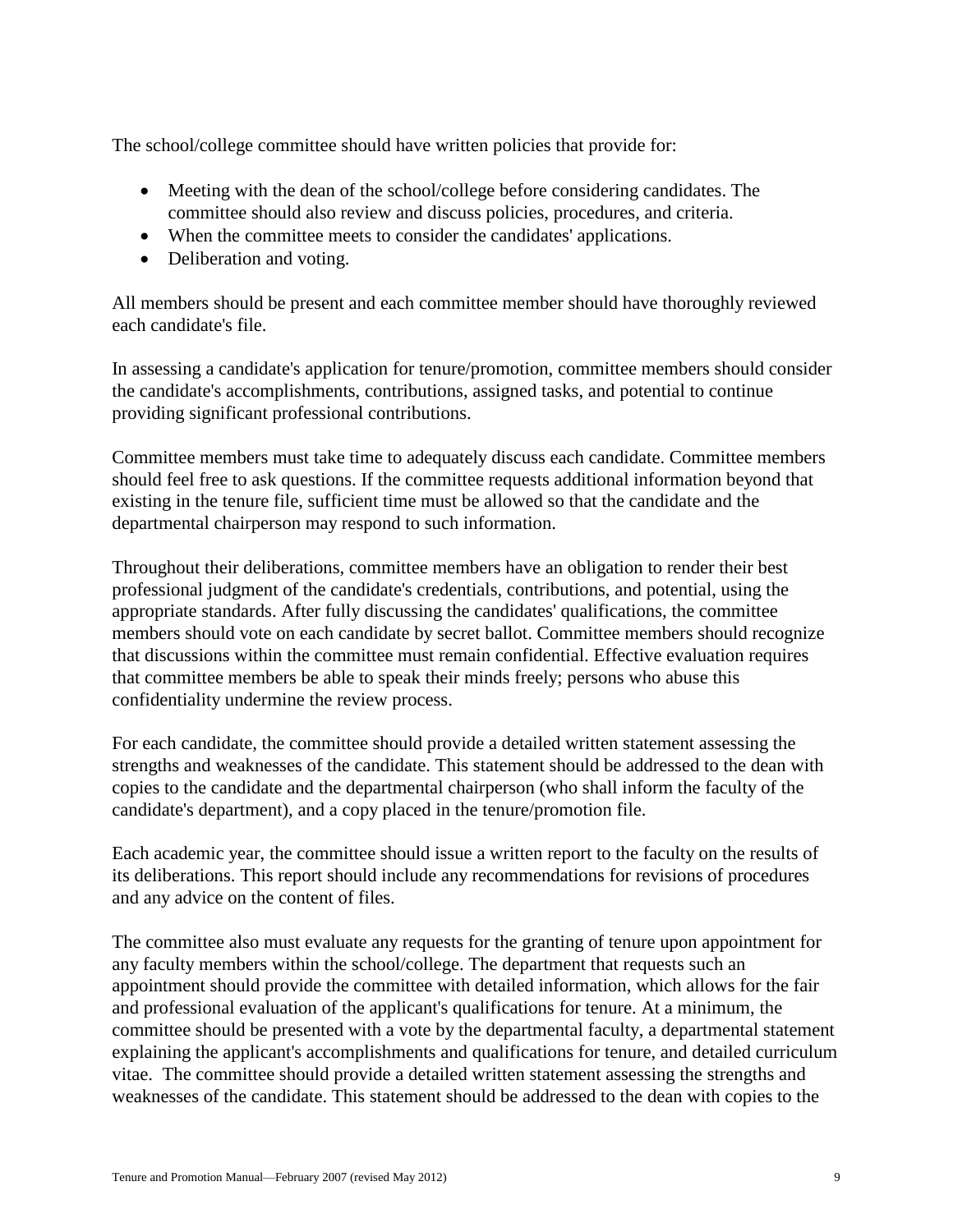candidate and the departmental chairperson (who shall inform the faculty of the candidate's department).

## **E. Responsibilities of the Dean:**

As the chief academic and administrative officer of the school/college, the dean's role in the tenure/promotion process begins long before a candidate applies. The dean must ensure that appropriate annual reviews and appraisals are conducted in a fair and timely manner, that assignments are made appropriately and fairly, and that departmental chairpersons and departments are fulfilling their missions and responsibilities. The dean should ensure that faculty members who request credit toward tenure as they seek employment at the university are carefully advised as to the university's tenure policies, procedures, and criteria. Faculty members should not be granted such credit if it will disadvantage their prospects for tenure later (see Section H. Guidelines for Tenure Credit or Tenure Upon Appointment). The dean is responsible for providing an annual evaluation (and other required evaluations, e.g. appraisals of progress toward tenure) for departmental chairpersons and for other faculty members assigned primarily to administrative posts within the school/college. In addition to considering other aspects of the chairperson's responsibilities, such an evaluation should consider how well the chairperson is performing her or his responsibilities on advisement, evaluation, and facilitation of candidates for tenure/promotion.

The dean should discuss university policies, procedures, and criteria for tenure/promotion with the school/college committee before the committee receives application files. It is not appropriate for the dean to lobby department members, chairpersons, or school/college committee members for or against any application for tenure/promotion. Such efforts seriously undermine the review process.

The dean has an obligation to render her or his best professional judgment of the candidate's credentials, contributions, and potential using the appropriate standards. In assessing a candidate's application for tenure/promotion, the dean should consider carefully the departmental evaluation, the recommendation of the chairperson, and the recommendation of the school/college committee. The dean should consider the candidate's accomplishments, contributions, assigned tasks, and potential to continue providing significant professional contributions, and the university's standards. While the dean may consult with others, if he or she feels the need to acquire additional information, the departmental chairperson should be consulted, who, in turn, should consult with the candidate on both the sort of information to be gathered and the information that is finally acquired. The dean must reach a decision regarding the candidates for tenure and promotion within 30 days of receiving all preceding recommendations. Additional consultations, solicitations of additional reviews, or additional information must be accomplished within the 30-day period.

When the dean has reached a decision regarding tenure/promotion, a detailed written statement explaining her or his recommendation and the strengths and weaknesses of the candidate should be sent to the Provost, with a copy to the candidate, departmental chairperson, and the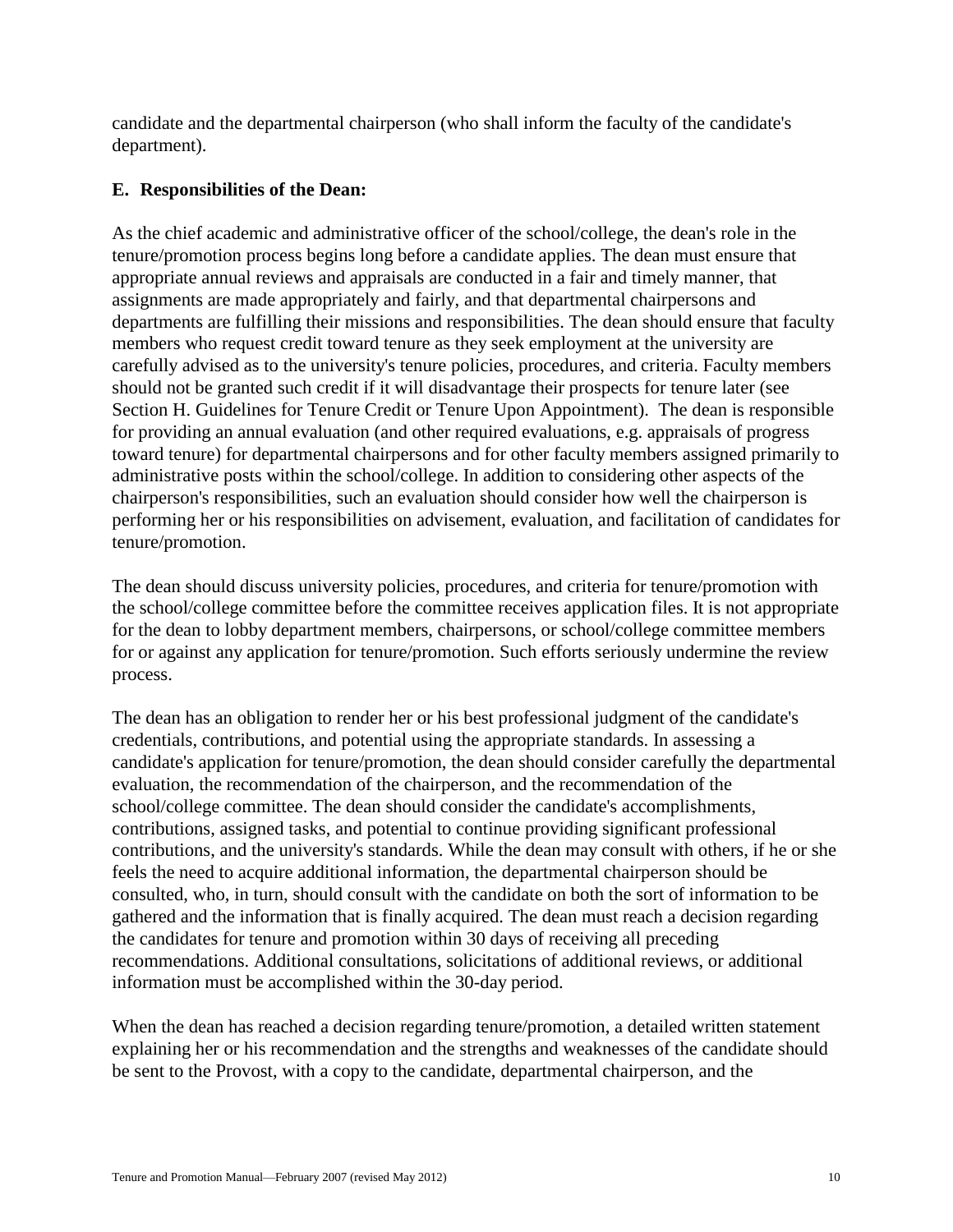chairperson of the school/college committee. The statement should be included in the candidate's tenure/promotion file.

If anyone is to be hired with tenure, the dean must ensure that sufficiently detailed information is presented to the department and the school/college committee that allows for a timely, fair, and professional evaluation of the applicant's qualifications.

The dean is responsible for ensuring that copies of the following documents are maintained:

- The written tenure/promotion policies and procedures for each department within the school/college;
- The school/college procedures for electing a committee to review tenure/ promotion applications;
- Reports made by that committee containing recommendations for revisions in school/college or departmental procedures, and advice on the contents of application files.

Each year the dean should distribute before the end of January a timetable to the faculty indicating at minimum:

- the period during which departments and chairpersons should conduct their deliberations;
- the deadline for school/college committee consideration;
- the deadline for forwarding the dean's decision to the Provost.

## **F. Responsibilities of the Provost and Executive Vice President:**

As the chief academic officer of the university, the Provost

- Promotes an environment which fosters professional growth and development;
- Fully informs faculty of the tenure/promotion policies, guidelines and process;
- Establishes a consistent timetable to ensure sufficient time for preparation and deliberation;
- Ensures that the schools/colleges are fulfilling their missions and conducting their evaluations in a fair and professional manner;
- Either meets (or designates someone to meet) with applicants for faculty positions who qualify for tenure credit (see Section H. Guidelines for Tenure Credit or Tenure Upon Appointment).
- The Provost has an obligation to render her or his best professional judgment of the candidate's credentials, contributions, and potential using the appropriate standards. In assessing the candidate's application and accomplishments, the Provost should consider the articulated mission of the candidate's school/college, the candidate's accomplishments, contributions, assigned tasks, and potential to continue providing significant professional contributions; the university's standards and criteria; and the evaluations of the department, chairperson, school/college committee, and the dean.
- The Provost may consult with the chair of the department tenure and promotion committee, the department chair, the chair of the college tenure and promotion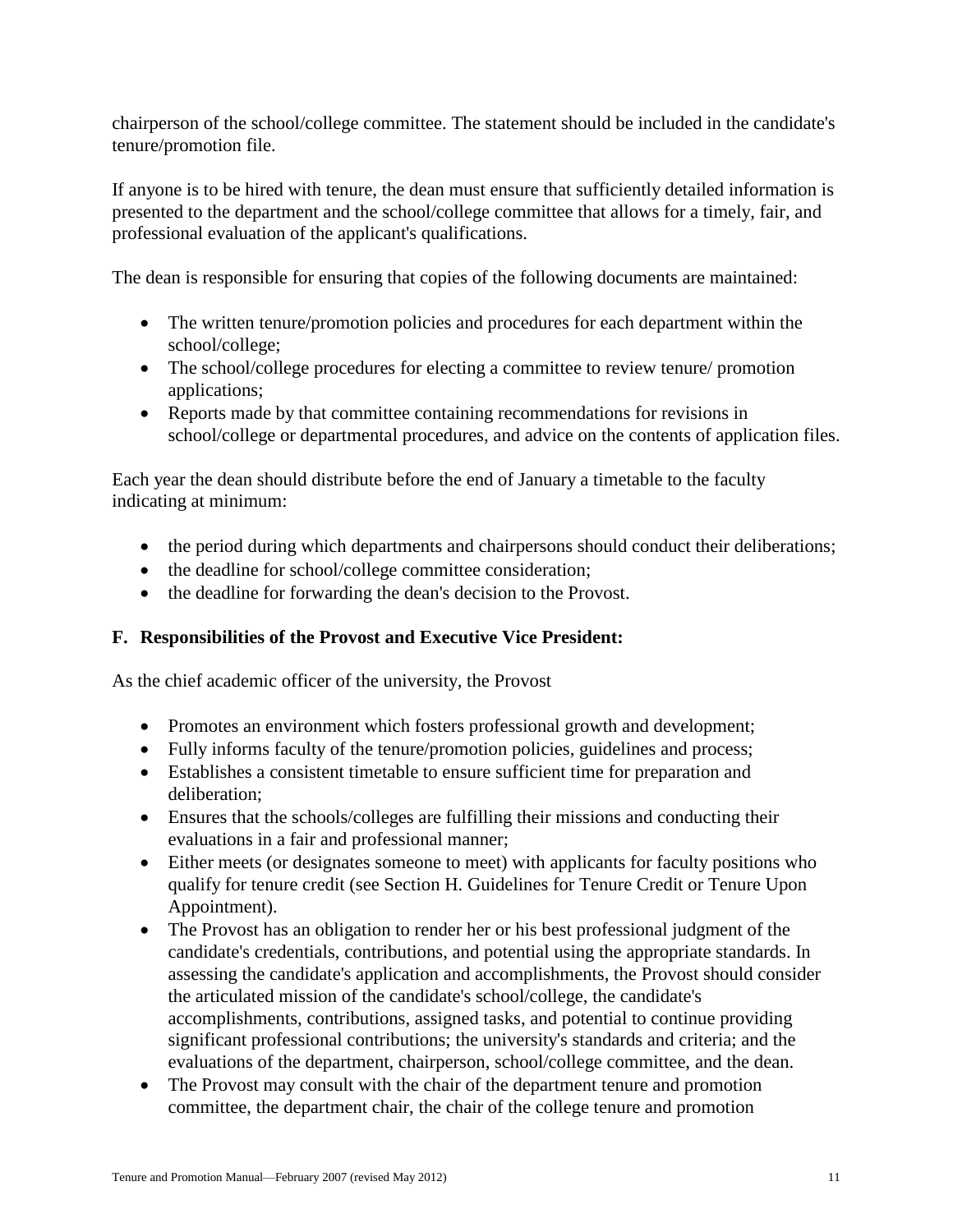committee, the dean, or other individuals whose advice could assist the Provost in making a decision.

When the Provost has reached a decision regarding the candidates for tenure/promotion, a detailed written statement explaining his or her recommendations should be sent to the President, with copies to the candidate, the departmental chairperson, the school/college committee, and the dean. The statement should be included in the candidate's tenure/promotion file.

It is the Provost's role to have this Tenure and Promotion Policies and Procedures Manual reviewed by the faculty every seven years.

## **G. Responsibilities of the President:**

The President has an obligation to render her or his best professional judgment of the candidate's credentials, contributions, and potential using the appropriate standards. In assessing the candidate's application and accomplishments, the President should consider the articulated mission and standards of the candidate's school/college, the candidate's accomplishments, contributions, assigned tasks, and potential to continue providing significant professional contributions; the university's criteria; and the evaluations of the department, chairperson, school/college committee, dean, and Provost.

The President is responsible for ensuring that approved tenure applications are forwarded to the FIU Board of Trustees with the appropriate information.

## **H. Guidelines for Tenure Credit or Tenure Upon Appointment:**

Usually, no more than three years should be credited toward tenure eligibility at the time of appointment. Requests for exceptions to this limitation will be considered by the Provost upon recommendation of the dean and the department chairperson.

**1. Tenure Credit:** The appointment of a faculty member who qualifies for one or more years of tenure credit places special responsibilities on the university as well as the faculty member. A decision to grant such credit must be considered carefully since it affects both the faculty member's career and the university. The Provost (or his/her designee) shall meet with and counsel faculty members who qualify for tenure credit to make certain that they are fully informed of the consequences of the decision.

The decision to grant tenure credit should not be made until after the faculty member's record of research, publication or creative work, teaching, and service have been reviewed. Factors to be considered in reviewing such an application include:

- a determination of the record to date;
- current and planned activities that can reasonably be expected to be completed;
- evidence of sustained accomplishment in the past and a promise of continued achievement;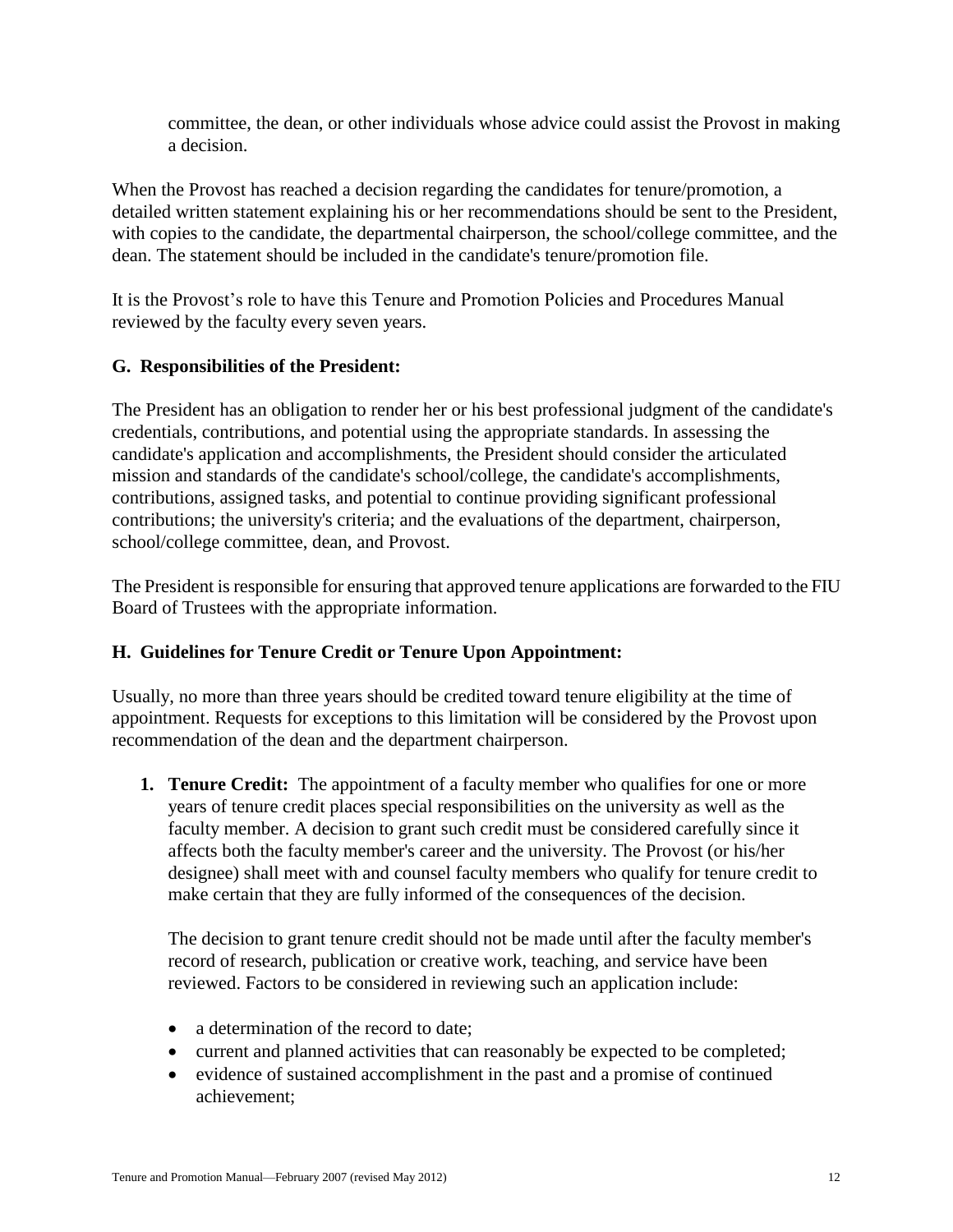• time needed for the adjusting to the new environment.

Where employees are credited with tenure-earning service at the time of initial appointment, all or a portion of such credit may, at any time prior to formal application for tenure, be withdrawn once by the faculty member.

**2. Tenure Upon Appointment:** Anyone appointed with tenure must be subject to a thorough review and evaluation process within the department, school/college, and the university. This process must include an interview by the tenured members of the department as well as a vote and detailed letter describing the strengths and weaknesses of the candidate. A file containing a detailed curriculum vitae, the departmental letter and vote, the recommendation and letter of the school/college committee and the dean's evaluation and recommendation must be presented to the Provost before any offer of employment is made.

Tenured FIU employees who transfer within FIU and who are employed in the same or similar discipline may transfer their tenure if a vacancy exists and they are offered employment through the normal hiring process. For tenure-earning faculty, the amount of prior FIU service creditable toward tenure within FIU may, by mutual agreement, be all or part of such service. When a tenured FIU employee is transferred as a result of a reorganization within the university and is employed in the same or similar discipline in which tenure was granted, the employee's tenure shall be transferred to the new department.

## **Part II: Tenure and Promotion Policies & Procedures**

## **TENURE**

#### **A. Tenure Evaluation**

- 1. Tenure is awarded upon demonstration of highly competent performance during the entire term of tenure earning service at the university. Tenure criteria shall address the areas of teaching; research, creative work, and other scholarly activities; and service to the public, the discipline, and the university including those professional responsibilities consistent with faculty status.
- 2. Performance for each year shall be evaluated with respect to the rank held.
- 3. In quality, quantity and consistency, such performance must provide grounds for assurance that future performance will constitute a significant professional contribution.
- 4. The decision to grant tenure involves a distinct commitment on the part of the university and is, for this reason, not necessarily predetermined by a decision to promote.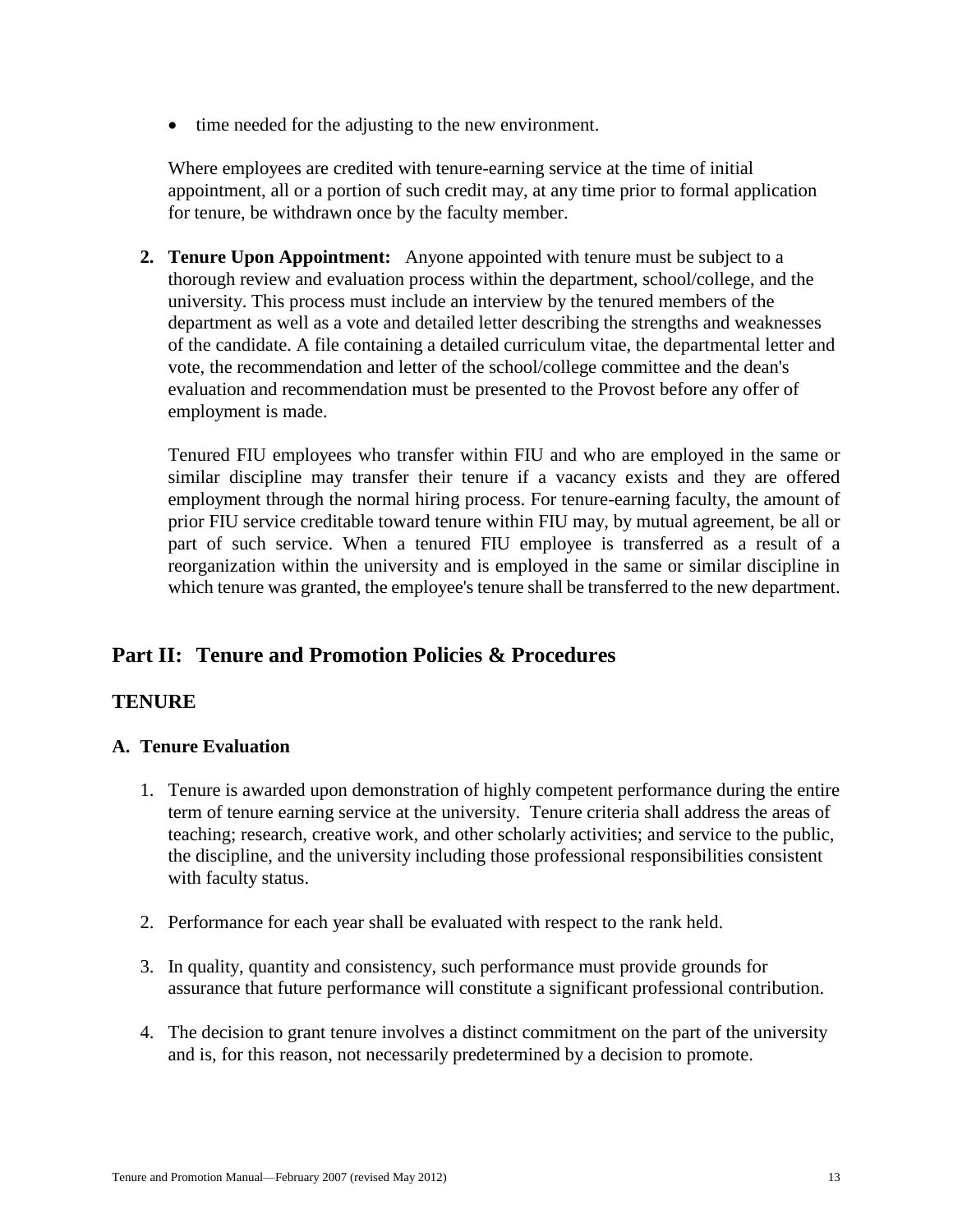## **B. Eligibility**

- 1. Normally, only employees with the rank of associate professor and professor shall be eligible for tenure.
- 2. Except for employees who, by virtue of prior service credited at time of appointment, are eligible for consideration earlier, an employee must be considered for tenure during the sixth year of continuous service in a tenure-earning position. Any deviations from this schedule must be approved by the Provost. Part-time service of an employee shall be accumulated. For example, two semesters of half-time service shall be considered one-half year of service for purposes of tenure eligibility. An employee shall normally be considered for tenure only once.
- 3. Anyone appointed with tenure must be subject to a thorough review and evaluation process as described in H.2. above. The Provost recommends to the President and the President's recommendation must be approved by the BOT.
- 4. See H.2. above for eligibility of tenured FIU employees who transfer within FIU. For tenure-earning faculty, the amount of prior FIU service creditable toward tenure within FIU may, by mutual agreement, be all or part of such service.

## **C. Credit Toward Eligibility**

- 1. At the time of employment, the Provost may credit an employee with tenure-earning service from another institution of higher education; however, such credit is typically limited to not more than three years of tenure-earning service for an assistant professor. In cases where senior hires do not come with tenure, not more than three years of credit toward eligibility shall be given for an associate professor, and not more than four years for a professor.
- 2. Where employees are credited with tenure-earning service at the time of initial appointment, all or a portion of such credit may be withdrawn once by the employee prior to formal application for tenure.

## **D. Tenure Review: the Sixth Year**

1. By May 15 of the sixth year of service at the University, an employee eligible for tenure shall either be recommended for tenure by the President or given notice that further employment will not be offered. The President's recommendation will be submitted for ratification by the Board at its next scheduled meeting, but not later than July 15. If the Board does not award tenure to the employee, the employee shall be given notice that further employment will not be offered. The employee shall be notified in writing by the President or designee within five (5) days of the Board's ratification of the President's recommendation. Notice that further employment will not be offered shall include a statement that the employee has seven (7) days to request a statement of the reasons.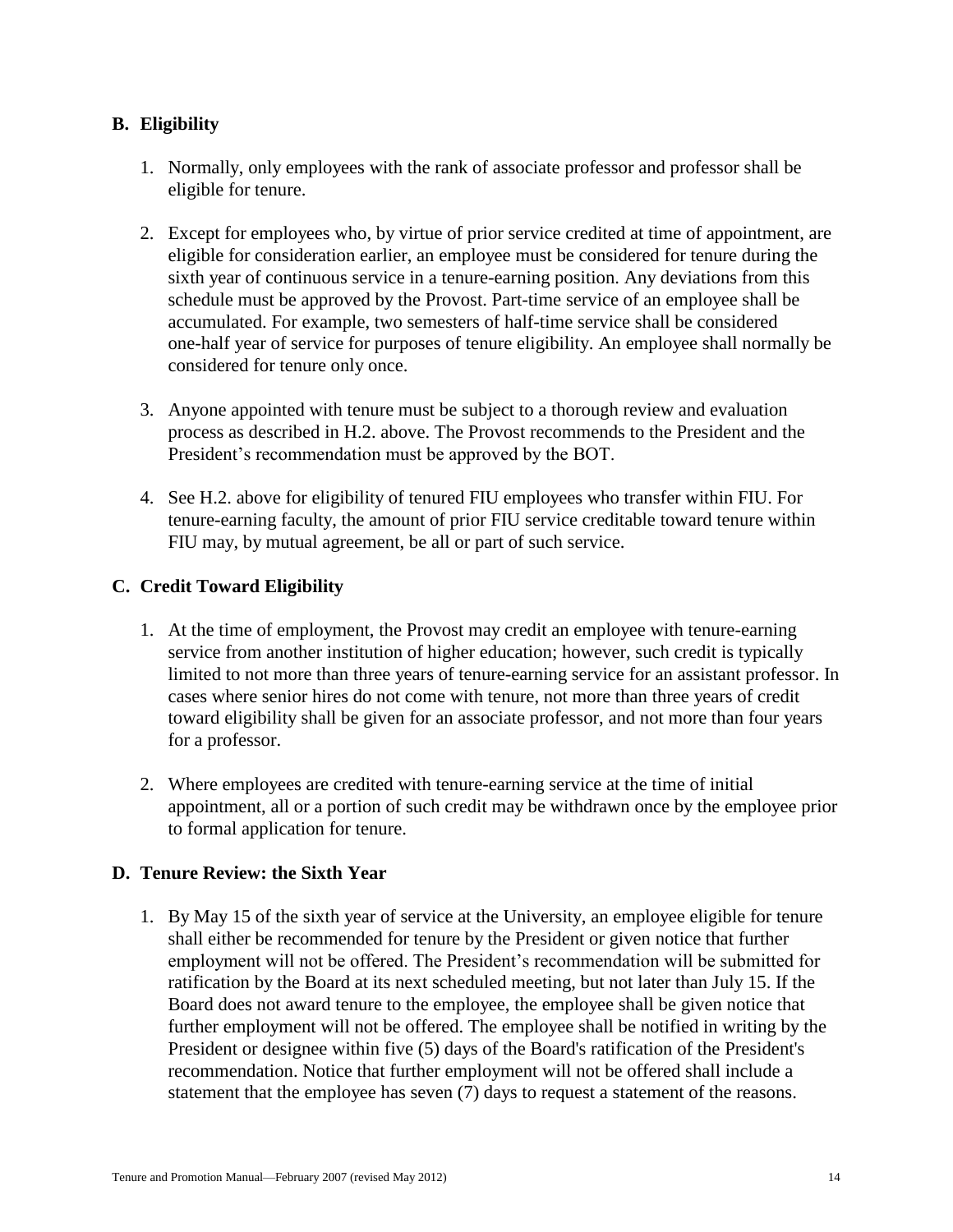Upon written request by an employee within seven (7) days of the employee's receipt of notice that further employment will not be offered, the President or Board, as appropriate, shall provide the employee with a written statement of reasons why tenure was not granted. Should an employee elect not to request such a written statement of reasons, the date of the act or omission giving rise to any grievance concerning denial of tenure shall be deemed to be seven (7) days from the date of the employee's receipt of notice that further employment will not be offered. Should an employee request such a written statement of reasons, the date of the act or omission giving rise to any grievance concerning denial of tenure shall be deemed the date of the employee's receipt of a written statement of reasons why tenure was not granted.

2. Faculty members in their sixth year who are not on a terminal contract normally must apply for tenure. Failure to apply for tenure in the sixth year must result in a letter of non-renewal, unless the faculty member has obtained an extension of the tenure clock.

#### **E. Early Tenure Review**

An employee shall normally be considered for tenure during the sixth year of continuous service in a tenure-earning position including any prior service credit granted at the time of initial employment. An employee shall normally be considered for tenure only once. An employee's written request for early tenure consideration must be submitted to his or her dean and is subject to the Provost's written agreement.

#### **ACADEMIC RANKS**

#### **A. REGULAR FACULTY**

1. The following position descriptions define the expectations at each rank. Appointment to a rank requires sufficient evidence in all categories to sustain an expectation that the candidate will successfully meet the requirements of a holder of that rank.

The criteria for promotion shall include substantially exceeding expectations at the rank currently held, showing an increased skill in teaching, knowledge in the field of specialty, recognition of creative work, recognition as an authority in the field and, potential for professional growth. Service to the university and the profession is an expectation of faculty throughout their careers, but in a normal professional trajectory untenured, tenure-track faculty will be more focused on teaching and research. It is the responsibility of the tenured faculty to assume a greater share of the service obligations in the university on behalf of their untenured colleagues.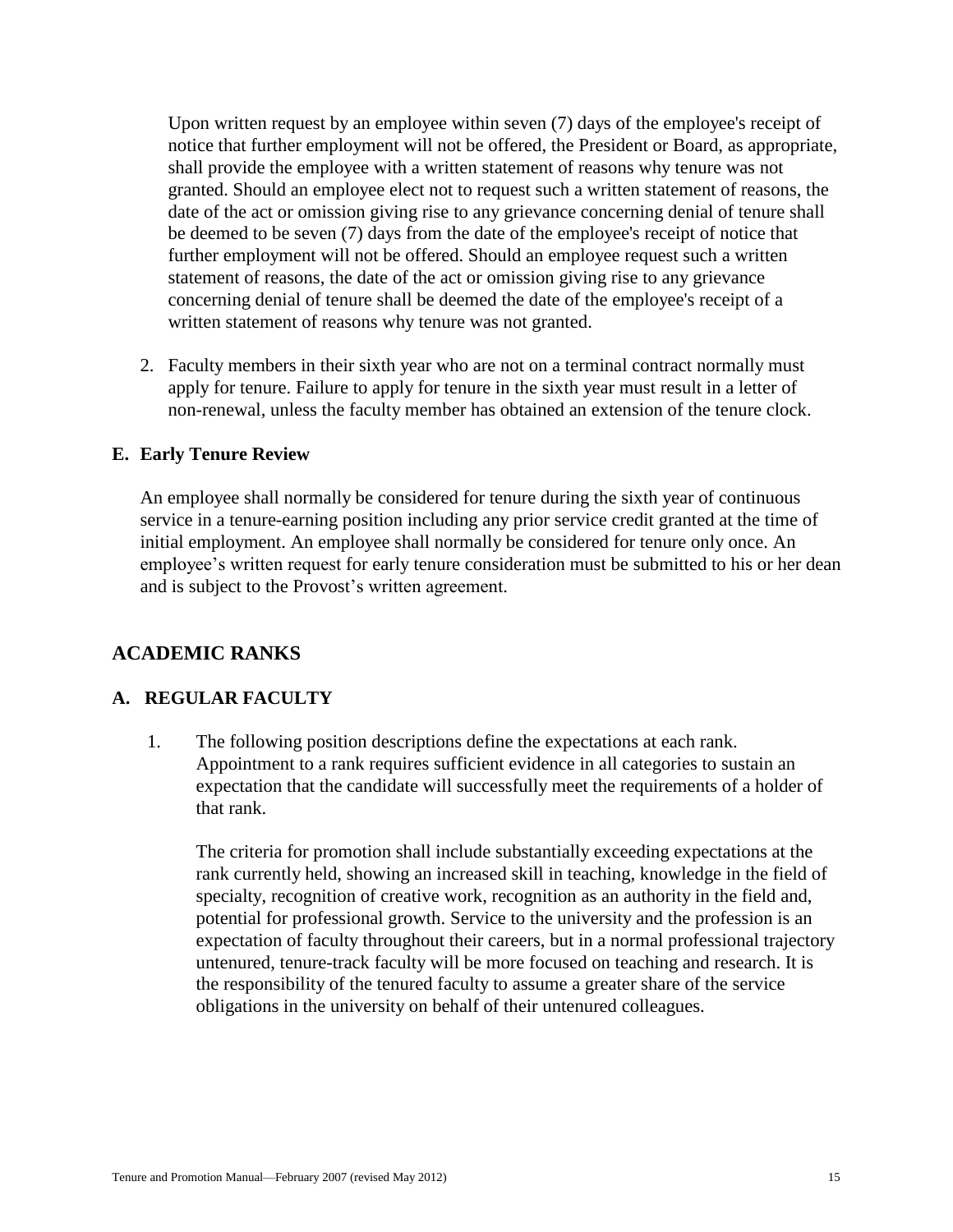- a. **Instructor and similar** Regular, non-tenure-earning
	- i) Required Degree: the master's degree is normally required in a field directly relevant to the corresponding program. Exceptions must be approved by the Provost upon recommendation from the dean.
	- ii) Teaching: particularly in laboratory skill courses, beginning courses, and team-taught courses, at a satisfactory level of performance.
	- iii) Professional Development: to engage in research and/or other creative work and service, which are primarily related to maintaining and developing teaching competency.
- b. **Lecturer** Regular, non-tenure-earning
	- i) Required Degree: the doctorate (or other terminal degree where appropriate) is normally required in a field directly related to the corresponding program. Exceptions must be approved by the Provost upon recommendation from the dean.
	- ii) Teaching: particularly in laboratory skill courses, beginning courses, and team-taught courses, at a satisfactory level of performance. Some indicators of a commitment to teaching include the successful use of appropriate pedagogies and modes of teaching and learning.
	- iii) Research and creative work: to undertake a satisfactory level of research performance and/or other creative work and service, which are primarily related to maintaining and developing teaching competencies.
- c. **Assistant Professor** Regular, tenure-earning
	- i) Required Degree: the doctorate (or other terminal degree where appropriate) is required in the corresponding field. Where the doctorate is not the terminal degree, the school/college should specify what constitutes the terminal degree, with the concurrence of the Provost or designee.
	- ii) Teaching: a variety of courses, particularly undergraduate, at an abovesatisfactory level of performance. Some indicators of a commitment to teaching include the successful use of appropriate pedagogies and modes of teaching and learning, guiding and advising students, and providing opportunities for involvement in research projects. In departments with graduate programs, teaching also includes mentoring of master's students and on-going work with doctoral and postdoctoral students.
	- iii) Research and creative work: a satisfactory level of research performance and/or other creative work, which are aimed at expanding knowledge. These activities should receive regional and national professional recognition.
	- iv) Service: should include professional service at a satisfactory level of performance and service to the department and college, including participation in collegial governance. Professional service should receive regional and national recognition.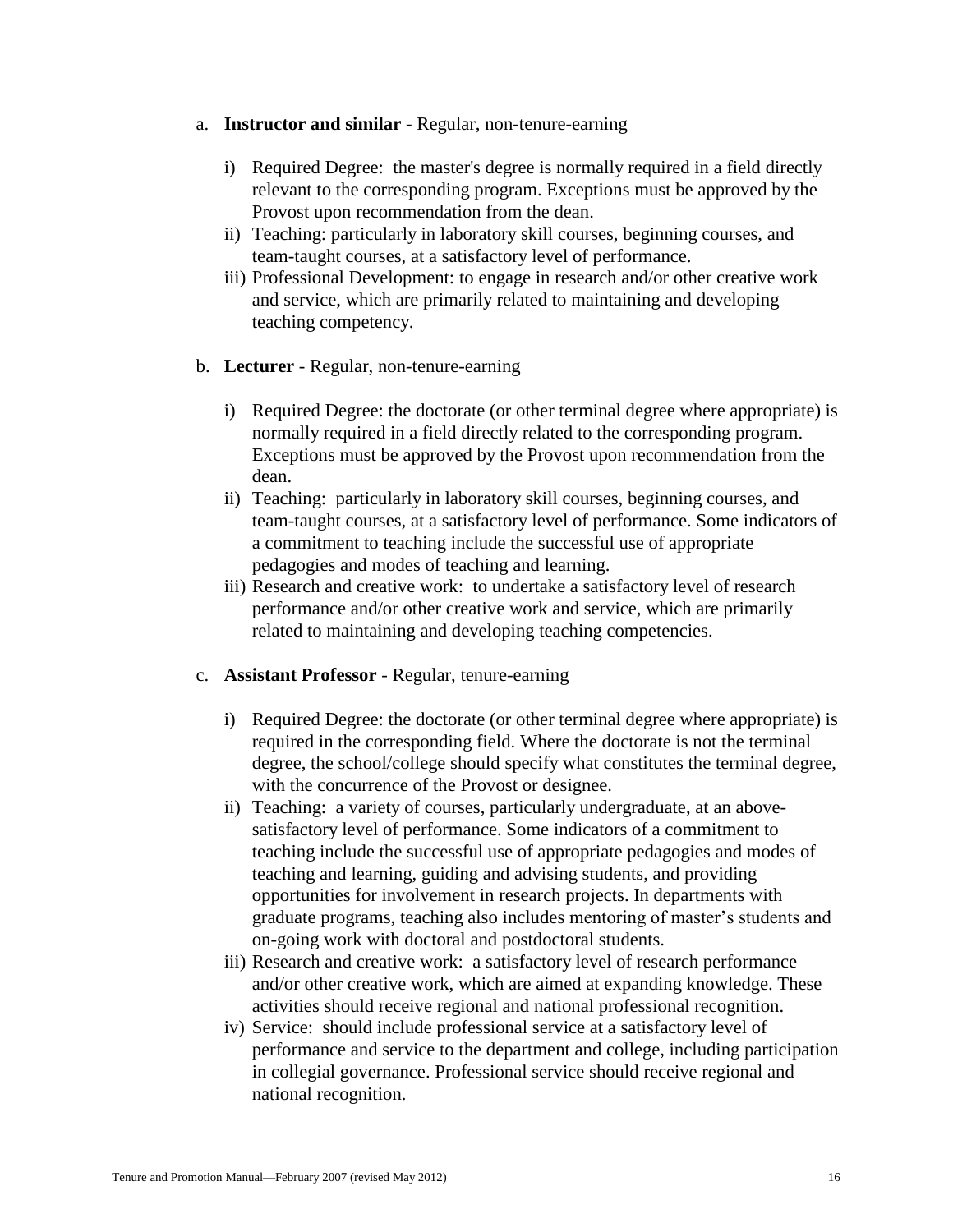#### d. **Associate Professor** - regular, tenure-earning

Promotion to Associate Professor signifies significant accomplishment in scholarship, teaching, and service worthy of status as a member of the senior faculty. Candidates should also demonstrate a commitment to FIU's mission and goals, and be willing to continue to contribute to the excellence of its reputation.

- i) Required Degree: the doctorate (or other terminal degree where appropriate) is required in the corresponding field.
- ii) Teaching: demonstrated strong commitment to excellence and creativity in teaching and student learning. Qualifications and experience for teaching a variety of courses, including graduate courses where appropriate, at an above satisfactory level of performance. Some indicators of a commitment to teaching include the successful use of appropriate pedagogies and modes of teaching and learning, guiding and advising students, and providing opportunities for involvement in research projects. In departments with graduate programs, teaching also includes mentoring of master's students and doctoral and postdoctoral students.
- iii) Research and creative work: demonstrated quality, consistency, and productivity, achieving national/international recognition through wellrespected, peer-reviewed journals and/or other venues that are consistent with national professional recognition. Consistent with disciplinary and unit norms, applicants should demonstrate success at funded research. Consistent with disciplinary and unit norms, applicants' files should reflect, at minimum, the a course of professional development that establishes their independent scholarly standing or increasing leadership roles in collaborative/team-based scholarship.
- iv) Service: a record of substantial professional service including, for example, leadership in regional, national or international professional societies, organizing conferences, serving on editorial boards; service to schools, agencies, companies and community organizations; and evidence of service to the department, college or university, including participation in collegial governance.

#### e. **Professor** - Regular, tenure-earning

Candidates should present a record that unambiguously demonstrates and documents the highest quality and productivity in research and/or creative work, teaching, professional service, and university citizenship, during the period following the candidate's last promotion.

i) Required Degree: the doctorate (or other terminal degree where appropriate) is required in the corresponding field.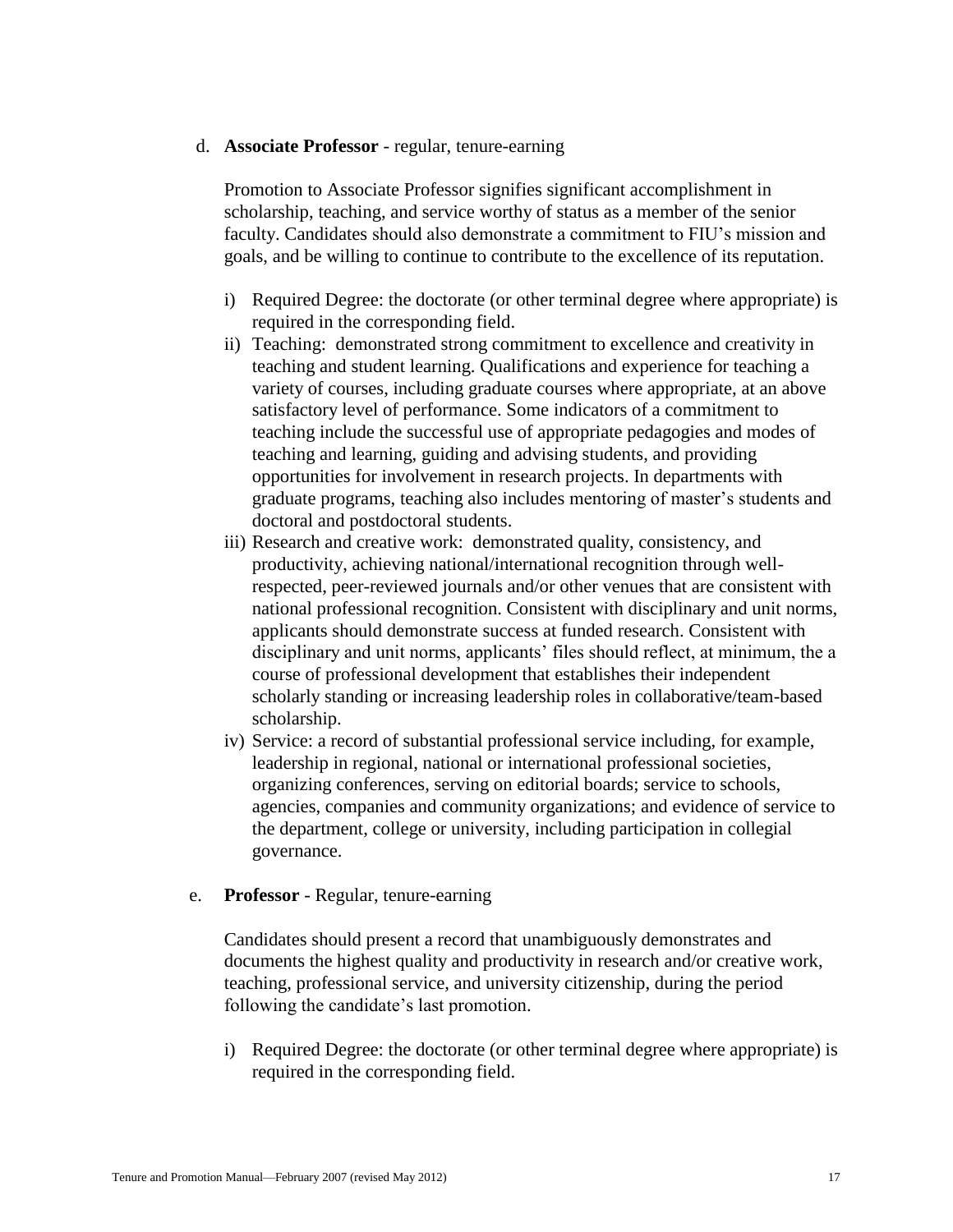- ii) Teaching: a demonstrated record of successfully teaching a variety of courses, including advanced undergraduate and graduate courses where appropriate, at a level of performance above-satisfactory. Some indicators of a commitment to teaching include the successful incorporation of approprriate pedagogies and modes of teaching and learning, guiding and advising students, and providing opportunities for involvement in research projects. In departments with graduate programs, teaching also includes mentoring of master's students and doctoral and postdoctoral students.
- iii) Research and creative work: a record demonstrating sustained research and/or creative work that has received national/international status through highly recognized, peer-reviewed venues. Consistent with disciplinary and professional norms, the record should clearly demonstrate independent scholarly standing, or leading roles in nationally or internationally recognized collaborative/team-based scholarship. Applicants should have a record of funded research, in accordance with articulated unit norms.
- iv) Service: a substantial record of sustained, professional service as evidenced, for example, through leadership in national or international societies, organizing conferences, or serving on editorial boards; service to schools, agencies, companies and community organizations; and evidence of service to the department, college or university, including participation in collegial governance.
- 2. Promotion Evaluation
	- a. For any promotion, successful performance at the level of the qualifications corresponding to the higher faculty rank is required.
	- i) Teaching performance at the level corresponding to the higher faculty ranks is an indispensable condition for promotion.
	- ii) The relative importance of performance in scholarly research or other creative work and in service may vary by discipline. Nevertheless, performance in both areas at the level corresponding to the higher rank is necessary.
	- b. Promotion to Assistant Professor from Instructor presupposes an administrative decision to alter significantly the functions of the faculty line in question. This decision requires the express approval of the Provost.
	- c. Promotion to Associate Professor from Assistant Professor will normally be simultaneous with tenure.
	- d. Promotion to Professor is the highest academic distinction the university may grant to those faculty members whose level of performance is outstanding. While no specific number of years as an Associate Professor can be associated with this promotion, ability to sustain such level of excellence over a significant period of time is required.
	- e. No promotion will be considered during a faculty member's first year of regular appointment at Florida International University, nor while a faculty member is on leave from the University.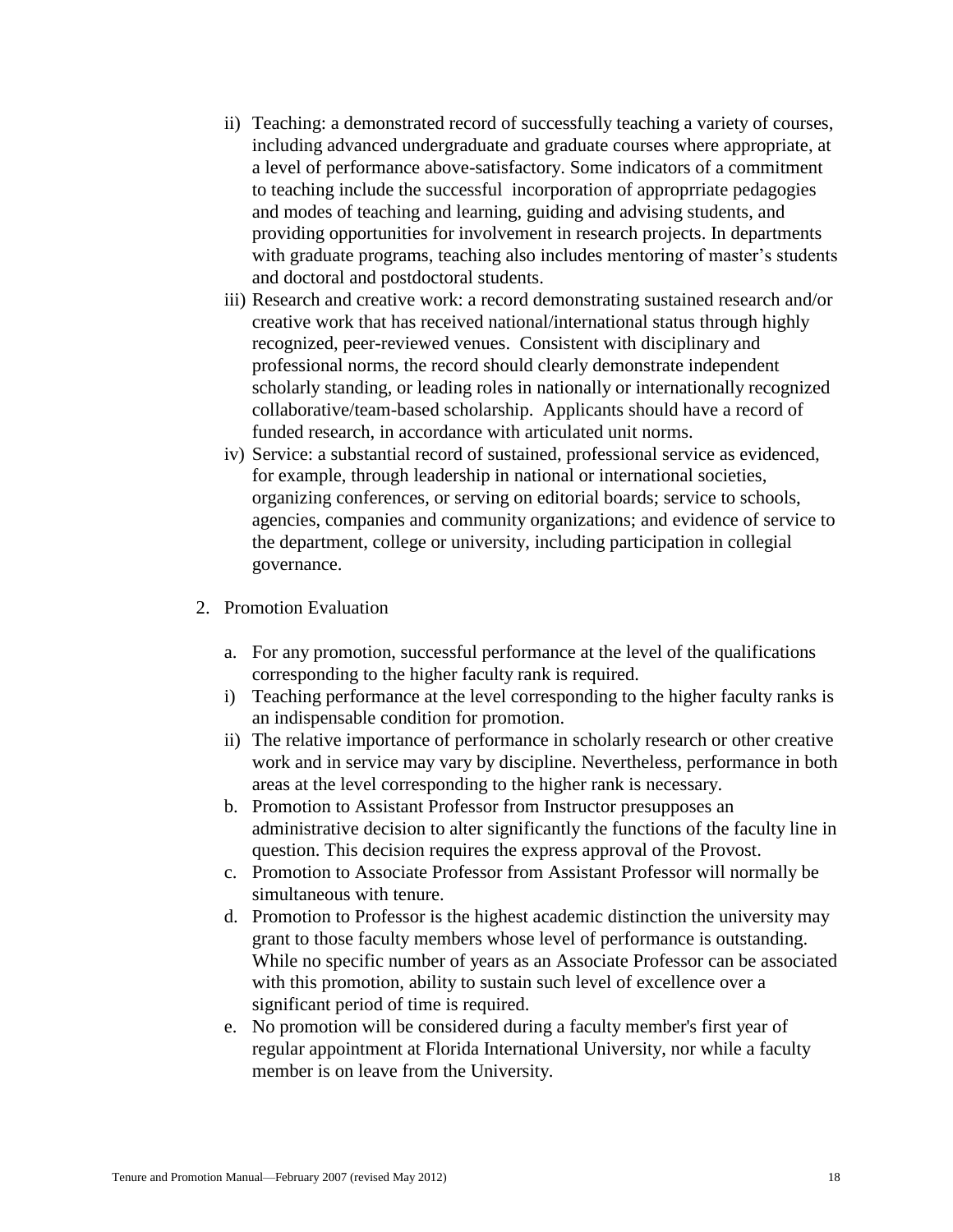## **B. CLINICAL/PROFESSIONAL PRACTICE/RESEARCH FACULTY**

Requirements for appointment to and promotion within clinical/professional practice/research positions will be determined by the individual colleges/units, and should be developed in accordance with appropriate BOT rules, the BOT-UFF Collective Bargaining Agreement, appropriate policies, and the University's Tenure and Promotion Manual. Each college/unit making clinical/professional practice/research appointments must develop appointment and promotion guidelines through a college/unit faculty committee. The guidelines must be approved by the college/unit faculty governance body, the dean, and the Faculty Senate prior to final approval by the Provost. Approved guidelines will be appended to the College/School's Tenure and Promotion Manual.

## **C. LIBRARIANS**

#### **a. Instructor - Librarian**

This is an entry-level professional position performing basic professional library operations under close supervision by a higher-level professional librarian. The level of difficulty of the work assignments will be commensurate with the minimum qualifications of this classification. Employment in this position shall be considered initial professional employment to which a person will not be assigned permanently.

#### **Minimum Qualifications**:

- i) Master's degree in library science from an American Library Association accredited school.
- ii) No previous experience is required.
- iii) Shall have an academic record and recommendations that indicate a potential for successful performance as an academic librarian.

#### **b. Assistant University Librarian**

Performs technical processes and/or public service library work requiring full professional training in library science.

A librarian holding this title shall have made significant professional contributions to the library and/or the institution where employed. The librarian should have a documented record of effective performance, which shows an increasing responsibility and continuing growth. There should be evidence of strong commitment to the library profession and potential for making scholarly contributions to the field. The standards for promotion of librarians are specified in *Florida International University Libraries Promotion: Responsibilities, Policies and Procedures.*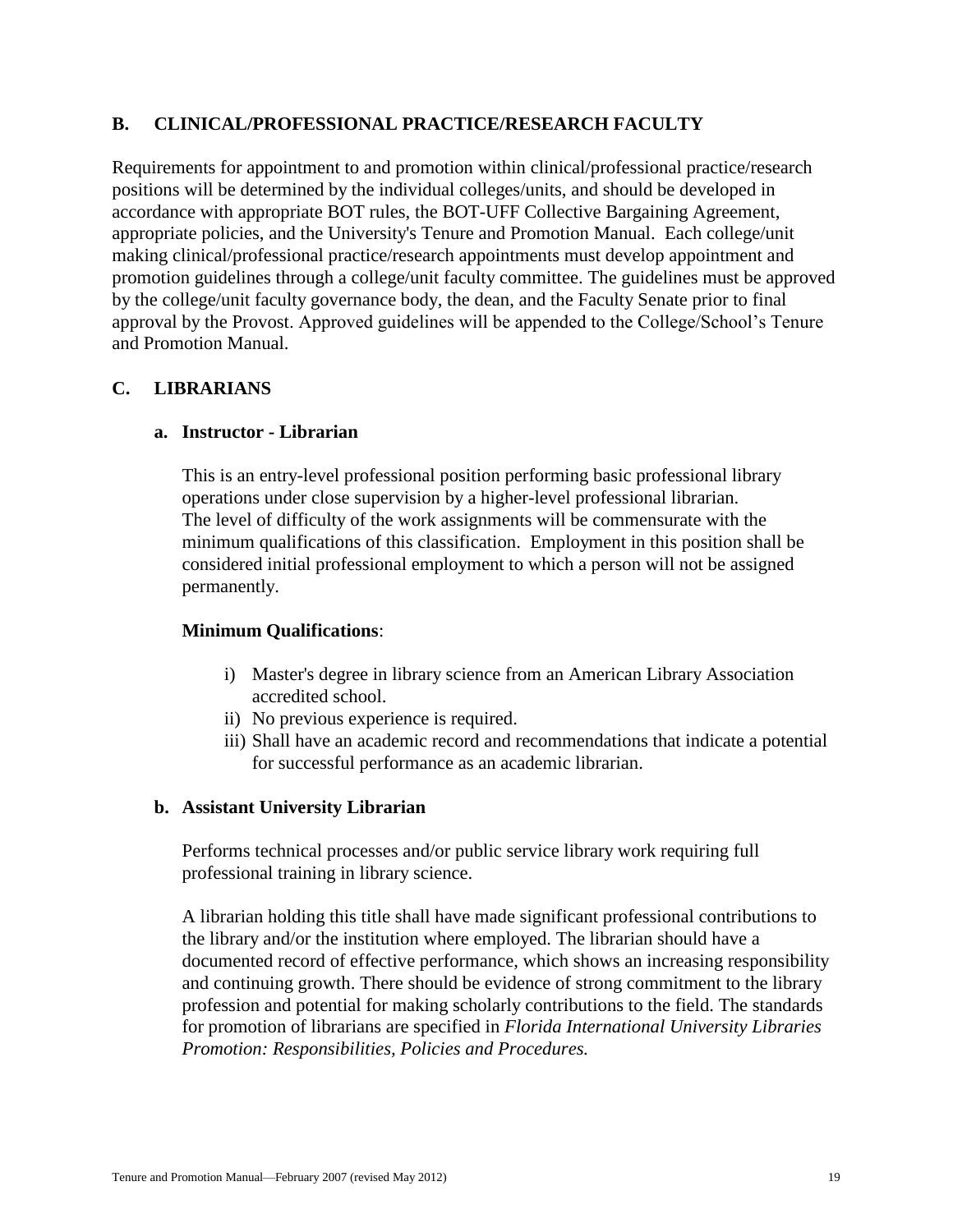#### **Minimum Qualifications:**

- i) Master's degree in library science from an American Library Association accredited institution.
- ii) Desirable: Additional academic course work and/or participation in institutes, workshops, or conferences which would further one's education.
- iii) A minimum of two years professional experience after receiving the master's degree in library science. Some appropriate professional, non-library experience or responsible nonprofessional library experience may be substituted.

#### **c. Associate University Librarian**

Performs technical processes and/or public service library work requiring full professional training in library science.

Years of experience shall be only one of the criteria for classification as an Associate Librarian. A librarian holding this title shall have made substantial contributions to library professional organizations and/or to the institution or library where employed and achieved a high level of competence in bibliographical activities, in research or in other professional endeavors. The librarian should have a documented record of effective performance that shows an increasing responsibility and continuing growth. There should be evidence of scholarly contributions to the field. The standards for promotion of librarians are specified in *Florida International University Libraries Promotion: Responsibilities, Policies and Procedures.*

## **Minimum Qualifications:**

- i) Master's degree in library science from an American Library Association accredited institution.
- ii) Additional academic course work and/or participation in institutes, workshops, or conferences which would further one's education.
- iii) Desirable: Second master's degree or doctoral degree in progress or achieved.
- iv) A minimum of five years of professional librarian experience after receiving the master's degree in library science. Some years of appropriate professional, non-library experience or responsible non-professional library experience may be substituted.
- v) Evidence of scholarly contribution to the field.

## **d. University Librarian**

Performs technical processes and/or public service library work requiring full professional training in library science.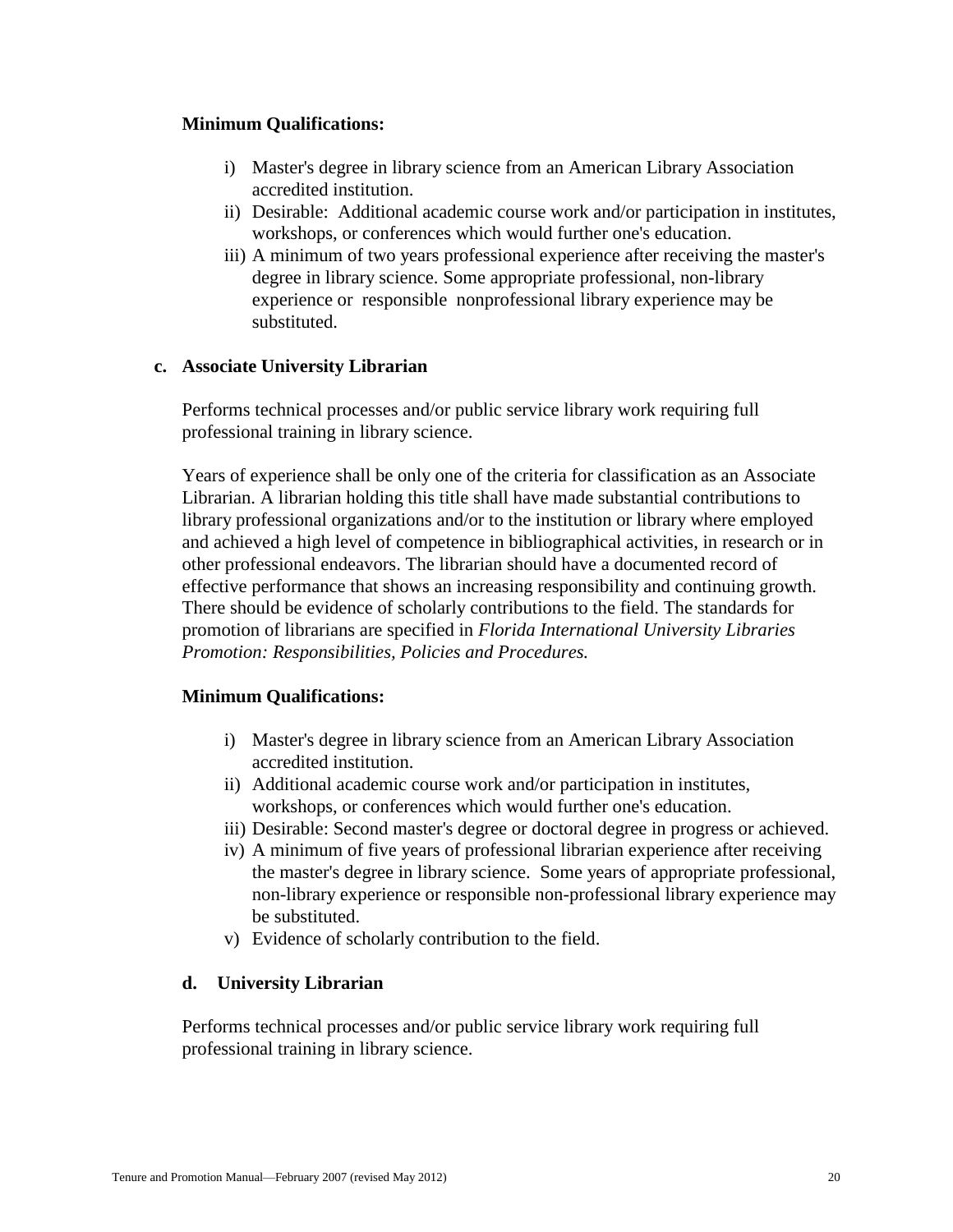Years of experience shall be only one of the criteria for classification as a University Librarian. A librarian holding this title shall have made outstanding achievements in bibliographical activities, in research or in other professional endeavors. The librarian should have a documented record of effective performance that shows an increasing responsibility and continuing growth. The librarian should have demonstrated exceptional service to the library profession and to the academic institution where employed through successful committee work, offices held, projects completed or other evidence of exceptional commitment to the concerns of the institution and the profession. A University Librarian is expected to make continuing scholarly contributions to the profession. The standards for promotion of librarians are specified in *Florida International University Libraries Promotion: Responsibilities, Policies and Procedures.*

#### **Minimum Qualifications**:

- i) Master's degree in library science from an American Library Association accredited institution.
- ii) Additional academic course work and/or participation in institutes, workshops, or conferences which would further one's education
- iii) Desirable: Second master's degree or doctoral degree in progress or achieved.
- iv) A minimum of nine years experience as a professional librarian after receiving the master's degree in library science. Some years of appropriate professional, non-library experience or responsible non-professional library experience may be substituted.
- v) Sustained scholarly contributions to the field.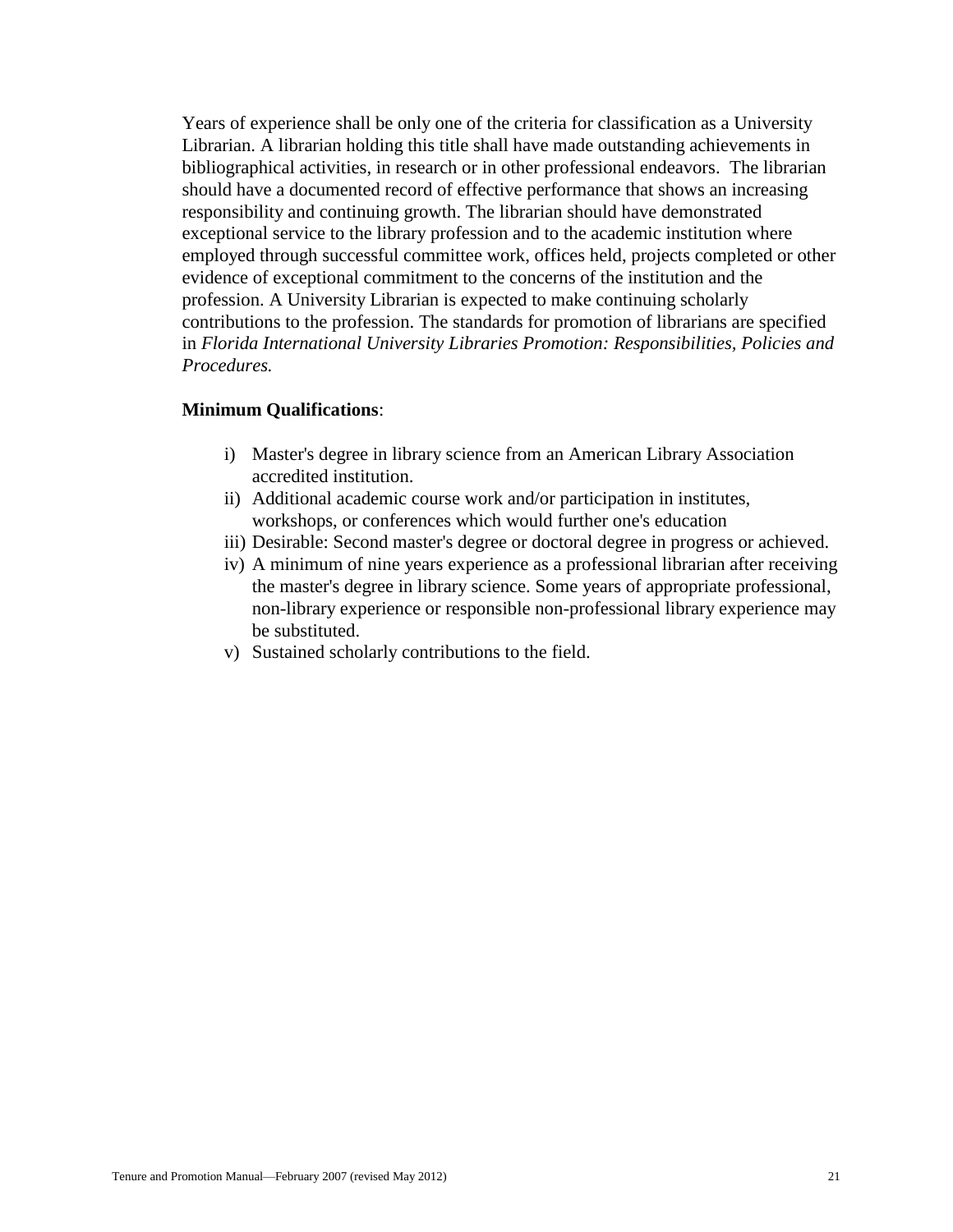## **Part III: The Tenure/Promotion File**

## **A. General Appearance and Integrity of the File**

Any file for tenure/promotion must be complete and must accurately reflect the record of the candidate. Misrepresentation of a candidate's record, either by false information or omission of information, will result in disciplinary action, which might include termination of employment.

- 1. It is extremely important that each candidate for tenure/promotion prepare and present for evaluation a complete, well organized, well documented, and clear application file. A disorganized, unclear file has the effect of diminishing the applicant's case.
- 2. In general, the most appropriate binder(s) for the tenure/promotion file is a regular three-ring, hardcover binder(s). The ideal binder(s) should be one(s) that will hold the materials together securely and allow for the easy addition of material during the review process. If you choose to use this type of binder(s) or elect to use some other type of  $binder(s)$  that requires the punching of holes, be sure that there is sufficient space in the margin of each page to avoid holes in the data.
- 3. The file should be arranged and sectioned according to the Table of Contents, and sections should be clearly separated and marked by dividers and tabs.
- 4. The file should be presented with primary information, specified in Items 1-17, below, in one physical file. If substantial amounts of supportive information are presented, they should be in a separate binder or other appropriate presentation.
- 5. For faculty seeking promotion to Full Professor, the file should include only those materials which represent achievement or accomplishments since last promoted to Associate Professor or tenured, as appropriate.
- 6. If any material is added to the file after the commencement of consideration, a copy shall be sent to the candidate within five days (by personal delivery or by mail, return receipt requested). The candidate may attach a brief response within five days of his/her receipt. The file shall not be forwarded until either the candidate submits a response or until the second five day period expires, whichever occurs first. The only documents that may be considered in making a tenure or promotion recommendation are those contained or referenced in the file.
- 7. Candidates are allowed to update the file anytime during the process; however, these documents will be reviewed only at the stages following the modifications without requiring adjustments to the timetable.

## **B. The File**

Two complete copies of the file are necessary and must be available for study by the department faculty at least one week prior to the departmental discussion.

1. A brief, two or three-paragraph biographical summary (i.e., education, work experience, publications, external funding received, creative works, contributions to the profession, professional associations and/or licenses, research interests, expertise). The summary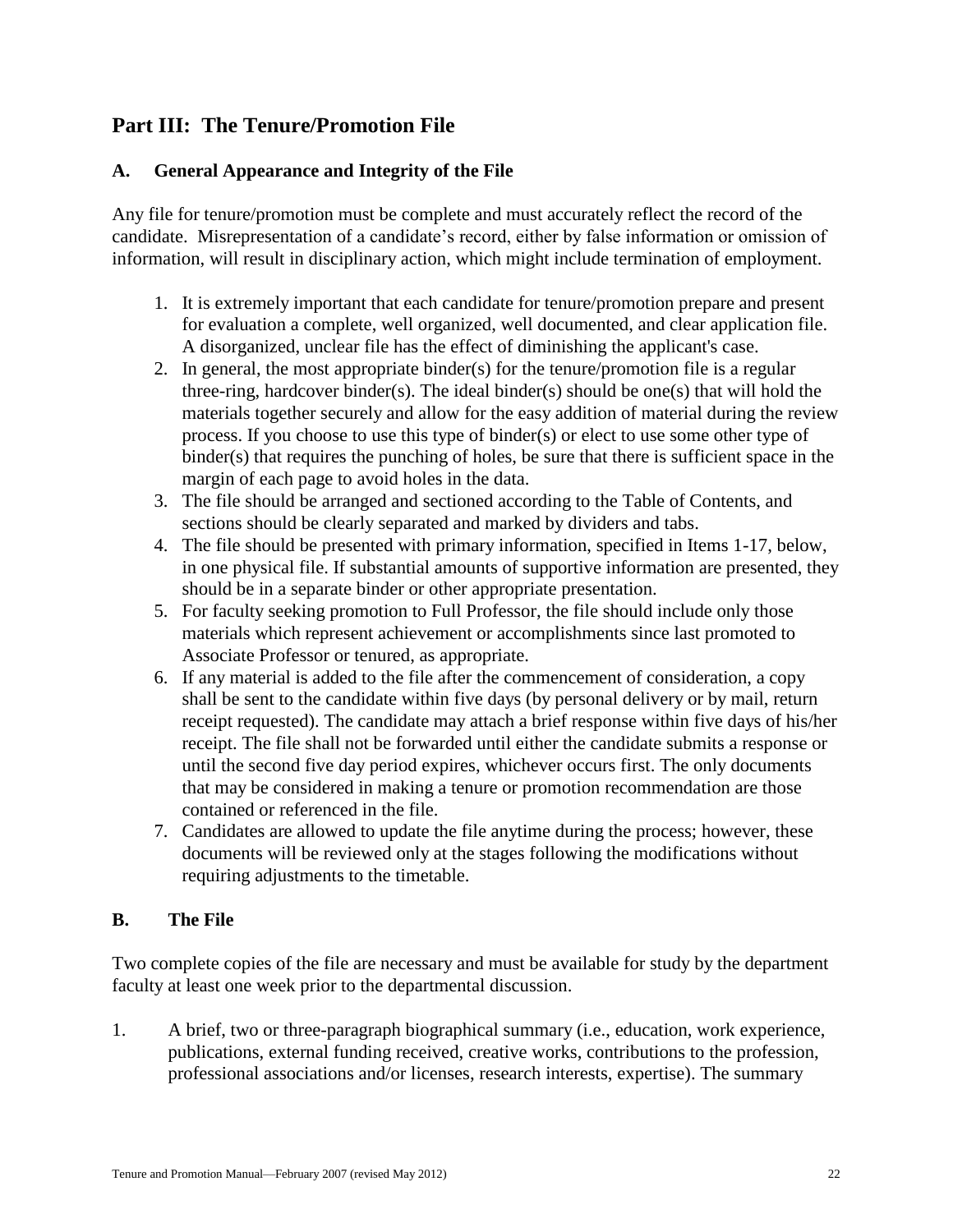should be written in the third person format. An electronic version of the summary should be emailed to the dean's office.

- 2. Table of Contents
- 3. Application Form
	- a. Cover Page—see attached form
	- b. Votes & Signatures Pages—see attached forms
- 4. Curriculum Vitae
	- a) Curriculum Vitae Certification Page
	- b) The Curriculum Vitae for a tenure and promotion file must be presented according to the university format—see attached University Curriculum Vitae Format
	- c) Under "Publications," list only works already in print or accepted for publication. For works accepted but not yet published, indicate "in press" and provide expected date of publication. If publication is co-authored, all authors must be listed as they appear in the publication. If sole authored, author's name must be given. All other works that have not been accepted for publication must be listed under "Works in Progress."
	- c) Under "Creative Work," list only completed artifacts, compositions, designs, installations, performances, presentations, and productions. For works not yet completed, list under Works in Progress," and provide current phase and expected date of completion. If a work is co-created, all creators must be listed as credited in the venue. If sole created, creator's name must be given.
- 5. Candidate's statement of research/creative work, teaching philosophy and practice, and approach to university and national service. No more than two pages should be devoted to each of the three primary evaluation criteria: teaching, research/creative work, and service. In the Research/Creative Work Statement the candidate would present the major themes in the research and/or creative work, identify how they are coordinated, what success there has been to date in terms of publications and presentation of creative work in other venues, student support and student degrees, external funding, when appropriate, and plans for the future. These statements provide the candidate an opportunity to convince the reviewers that there is a coherent plan for scholarly productivity for the future. This statement would also provide the candidate with the opportunity to explain publishing decisions (e.g., books, articles, invited chapters). Teaching is an art for which there is no one best approach but the candidate has the opportunity to describe her or his philosophy and approach to teaching at the undergraduate and graduate levels and to mentoring undergraduate and graduate research and creative work. Service opportunities are manifold. A statement from the candidate explaining how he or she chooses to focus on particular service opportunities and to allocate time between university and professional service would help reviewers understand the service component of the CV. If the candidate has assumed significant administrative responsibility and wishes this to be considered in the evaluation of promotion to full professor, this is the opportunity to make that case.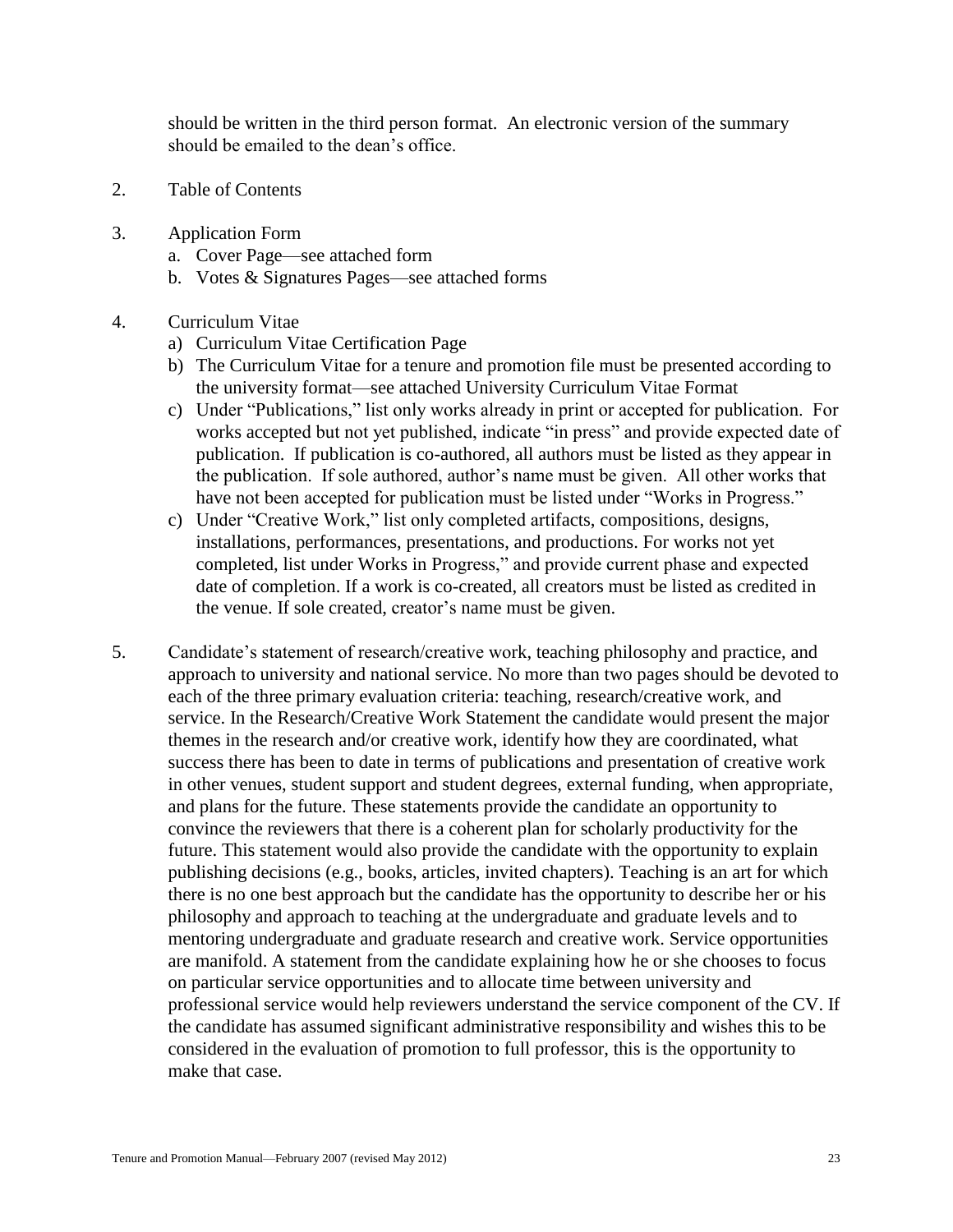#### 6. Department Statement

- a) Department Procedures: This section should include a description of the tenure/promotion process that is used in the candidate's department. This should describe such things as the department's evaluation process, the way that voting is carried out, which members of the department vote and why any eligible members of the department did not participate.
- b) Department Evaluation: The Department Evaluation should be addressed to the department chair, should discuss the results of the vote, and should present a collective statement of recommendation that discusses the strengths and weaknesses of the candidate. This statement offers the opportunity to explain the role and function of the candidate in the department and to describe the candidate's area of specialization. Such a statement affords the department an opportunity to discuss or describe any particular matters that may be relevant to the faculty member's candidacy. For example, in some cases there are unusual or extraordinary circumstances about a particular candidate that makes evaluating his or her record difficult. Such atypical situations should be addressed.
- 7. Chairperson's Evaluation
	- a) Chairperson's Recommendation: A letter addressed to the dean that explains the chairperson's recommendation must be included in the file. Where appropriate, the chairperson can also comment on such things as the annual assignments, annual evaluations, and tenure/promotion appraisals that have been given to the candidate.
	- b) Annual Assignment: A copy of each annual assignment of the faculty member since last promoted or tenured must be included in the file.
	- c) Annual Evaluations: A copy of each annual evaluation of the faculty member since last promoted or tenured must be included in the file.
	- d) Tenure and/or Promotion Appraisals: A copy of each tenure/promotion appraisal of the faculty member must be included in the file.
- 8. School/College Committee Evaluation The committee's evaluation letter is addressed to the dean and provides both the vote of the committee and an explanation of the strengths and weaknesses of the candidate.
- 9. Dean's Recommendation The dean's recommendation should be addressed to the Provost and provide a full rationale for the recommendation.
- 10. Provost's Recommendation The Provost's recommendation should be addressed to the President and provide a full rationale for the recommendation.
- 11. Solicited Letters of Evaluation
	- a) Procedure Used to Solicit Letters of Evaluation
		- i) This section of the file must contain a minimum of five letters which must be from external reviewers who are in a position to provide an evaluation of the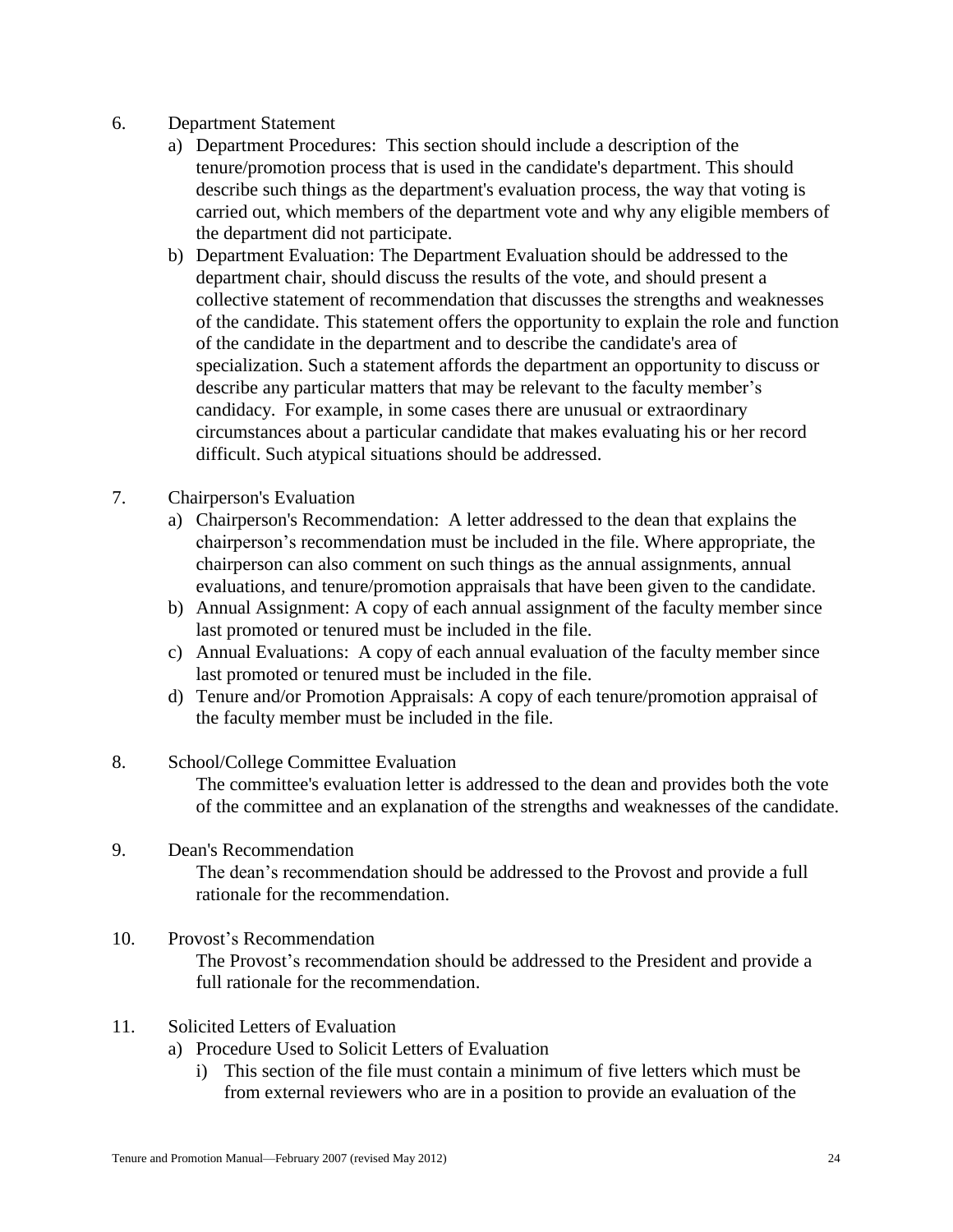candidate's scholarly and professional activities. The candidate is allowed to provide names of potential evaluators and to exclude names, if there exists a professional or personal conflict with any potential reviewer. The candidate needs to explain the reason for rejecting a potential evaluator. The dean or department chairperson in consultation with some or all members of the departmental Tenure and Promotion committee, will decide from whom to request letters and will make the formal request for letters. The individuals solicited for letters may or may not be on the list provided by the candidate but will not include individuals the candidate requests be excluded. No more than two outside letters may come from the list provided by the candidate. Outside letters are intended to be an independent, professional evaluation. Normally, letters should not be solicited from former mentors, mentees, co-authors, co-editors, or anyone who has been associated with the candidate closely enough so that there would be reason to question the impartiality of the evaluation. Exceptions must be accompanied by an explanation in the dossier.

- ii) These letters should come from individuals at institutions that are benchmark research universities in accordance with FIU's mission and goals; i.e., they should come from universities ranked by Carnegie as Research University/Very High Research Activity or Research University/High Research Activity. Because the former is the category to which FIU aspires, at least two letters should come from RU/VHR universities. For universities outside the US, the Institute of Higher Education, Shanghai Jiao Tong University, rankings of the top 500 world universities is generally accepted as an international standard and should be consulted. If a letter is solicited from someone outside the above criteria, an explanation should be provided in the dossier. The solicited letters should come from individuals who have attained positions of national leadership in their respective fields.
- iii) Outside reviewers should be instructed to briefly identify their credentials and authority to review the candidate's accomplishments, within the context of their letters. In addition, the file should include full curriculum vitae of the authors of external letters of support, rather than abbreviated or summary biographies.
- iv) The department should have clearly written guidelines that identify the process (including timelines) by which the evaluators are selected by the department. The guidelines should also specify how examples of the candidate's scholarly activity will be selected to send to the external reviewer—e.g., copies of all publications, copies of publications in the past five year, copies of the five most recent publications, etc. The unit dean must be in agreement with this process. The process by which evaluators are chosen and what the evaluators are asked to comment on shall be included in this section of the file.
- v) All solicited letters received must be included in the dossier.
- b. Letters Themselves:
	- i) Provide a copy of the letters sent to the Outside Reviewers requesting evaluation.
	- ii) Required components in a request for an external letter: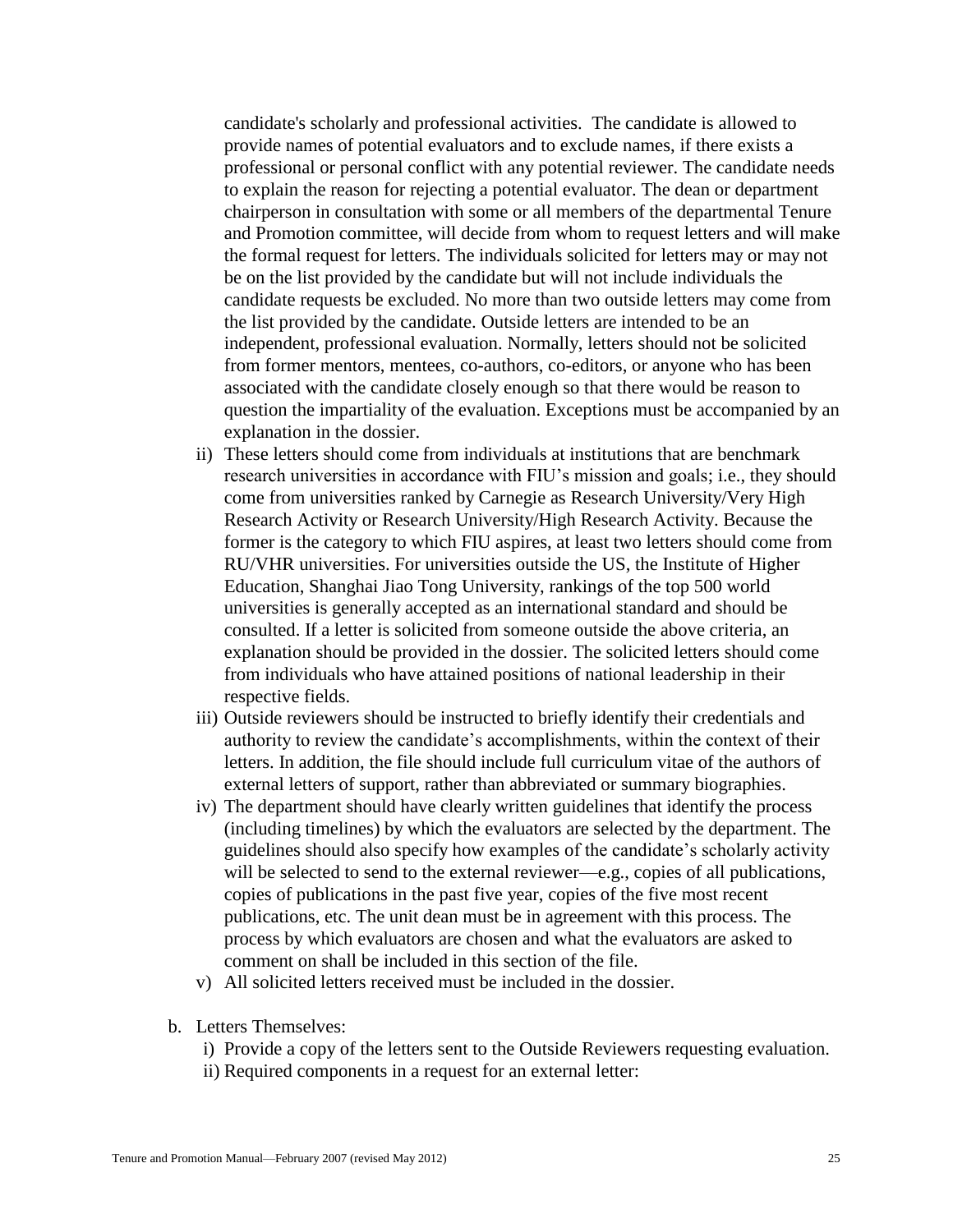- 1) Status of FIU as a Carnegie Research University/High Research Activity and a university with the expectation of moving into the ranks of Research University/Very High Research Activity
- 2) Selection process for the candidate's scholarly work sent to the external reviewer (e.g., full output, five best selected by candidate, five most recent, books or articles in press)
- 3) Candidate's statements with respect to research/creative work, teaching and service
- 4) Request for information on the reviewer's prior relationship with the candidate
- 5) Request of evaluation of quality, quantity, and impact of candidate's scholarly activity
- 6) Request for evaluation of the venues in which the candidates work has been presented
- 7) Request for evaluation of teaching philosophy and practice, if in addition to the candidate's teaching statement other material such as course syllabi are sent to reviewer
- 8) Request for evaluation of professional service
- 9) Request for full CV of reviewer
- c. Provide a copy of the Outside Reviewers' response with a copy of his/her curriculum vitae placed directly behind his/her response. A sheet of colored paper should be placed directly between the Outside Reviewers' curriculum vitae and the next Outside Reviewers' response.
- 12. Contributed Letters of Evaluation

The candidate may include up to three letters from FIU colleagues who can address the candidate's teaching, research and service. These letters cannot be written by colleagues who will be voting on the candidate at any level.

The candidate may include up to three letters from prior mentors, co-authors, and any other individuals excluded from serving as external reviewers because of prior professional association with the candidate, as outlined in 11.a.(i) above.

- 13. Teaching
	- a. List of courses taught at FIU and years in which they were taught.
	- b. Graduate Student Supervision: List here the name of each graduate student supervised, including years, dissertation/thesis title, and degree awarded. List also membership on thesis committees for graduate students other than your own. List publications, joint with the students or by the students on their own, resulting from your mentorship. Provide information on the current positions of former graduate students who have completed their degrees and postdoctoral students who have worked with you.
	- c. Course, Curriculum Development Activities
	- d. Department Statement Describing Procedures Used to Evaluate Teaching: A statement should be included describing the department's procedures for evaluating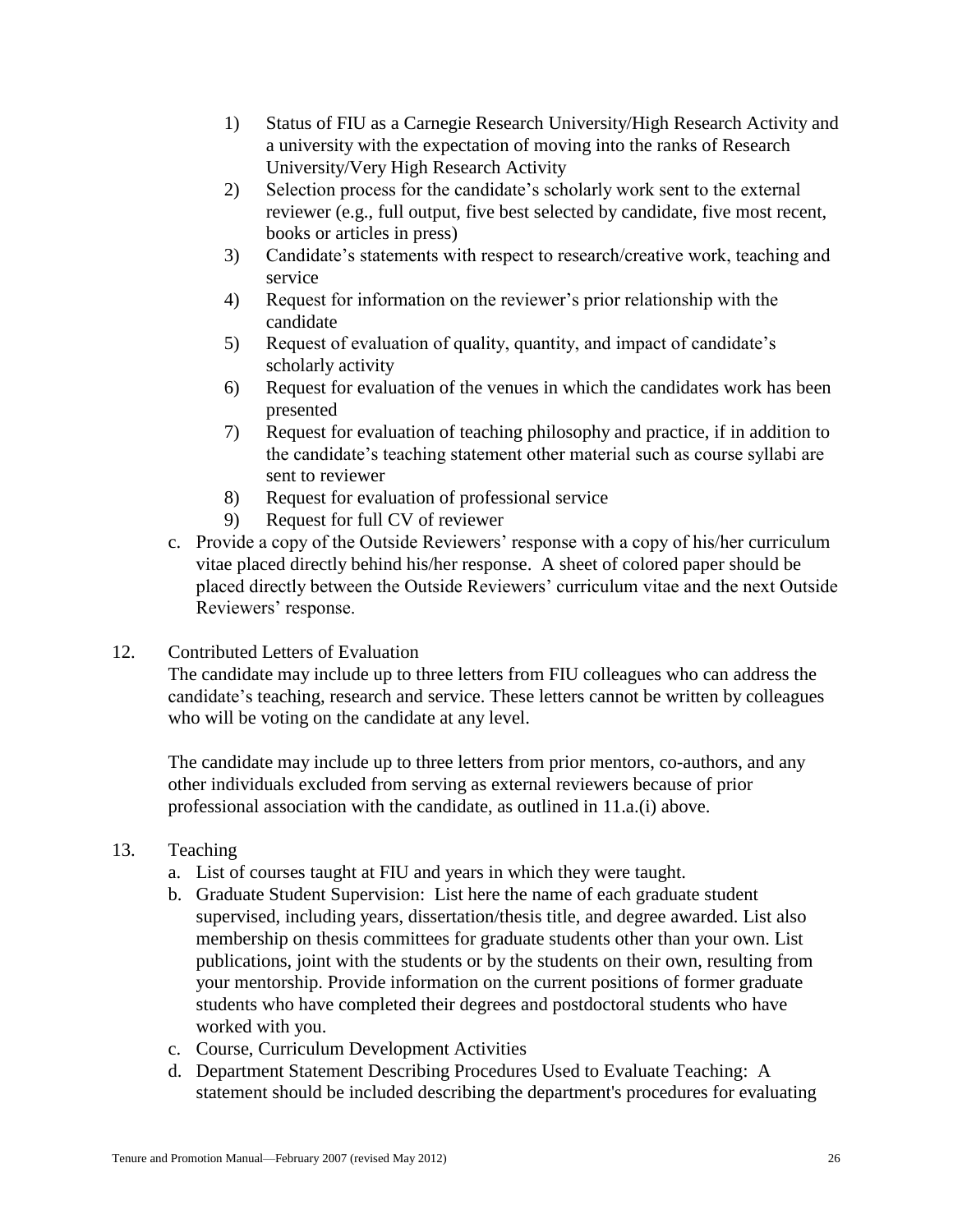teaching. Details as to how student evaluations are administered and what role, if any, the candidate plays in this process should also be included. In the cases where anonymous student comments provide the only basis for evaluation, a statement to that effect should be included. The process for peer evaluation, chairperson evaluation, etc., should also be described.

- e. Student Evaluations
	- i) A sample copy of each different student evaluation instrument, including the years that each was used, should be included here. An explanation of the scoring system, any weighing factors, and analysis procedure for each different instrument should be given.
	- ii) There should be a table summarizing the evaluations of the candidate's teaching for each year of the candidate's employment at FIU. This summary should show both the absolute number of responses in each category and the percentage distribution of responses in each category.
	- iii) Summaries of evaluations for each course should be included. Explanations for any gaps or missing evaluations should be provided.
	- iv) Items (i) and (ii) should be included in the file forwarded to the college committee. Items in (iii) should remain in the office of the department chair where they can be referenced at subsequent levels of review, if desired.
- f. Peer Evaluations of Teaching: In units that have formalized peer review of teaching, including classroom visits, the reports of these visits and other peer teaching evaluations should be included. Units are encouraged to develop policies and procedures for peer review of teaching.
- g. Other Teaching-Related Activities
- 14. Research/Scholarship/Creative Work
	- a. Publications: Each publication should be described in the form of a complete, standard bibliographic citation--including coauthors, title (exactly as it appears in print), year, volume, publisher, and page numbers. A copy of the first page, or letter of acceptance if not yet in print, of each publication should be included in the file. Items appearing in more than one place should be clearly cross-referenced.
		- i) Refereed Publications: Because of the diversity of conventions from discipline to discipline, this section should contain a description of the reviewing/ refereeing procedure for each refereed publication cited. The impact factor for each journal should be provided as well full counts of non-self citations, when available.
		- ii) Non-refereed Publications: An explanation of the nature of each non-refereed publication should be given.
		- iii) Books/Book Chapters: Each book or book chapter should be listed separately with a description of the type of monograph and the candidate's involvement in that publication; that is, each book should be classified as single author monograph, an edited book with different authors for different chapters, textbook, etc. Note whether the review of the submission was conducted only by the editor/co-editors or if the editors solicited other peer reviews of the submissions. The reputation of academic and scholarly presses publishing books should be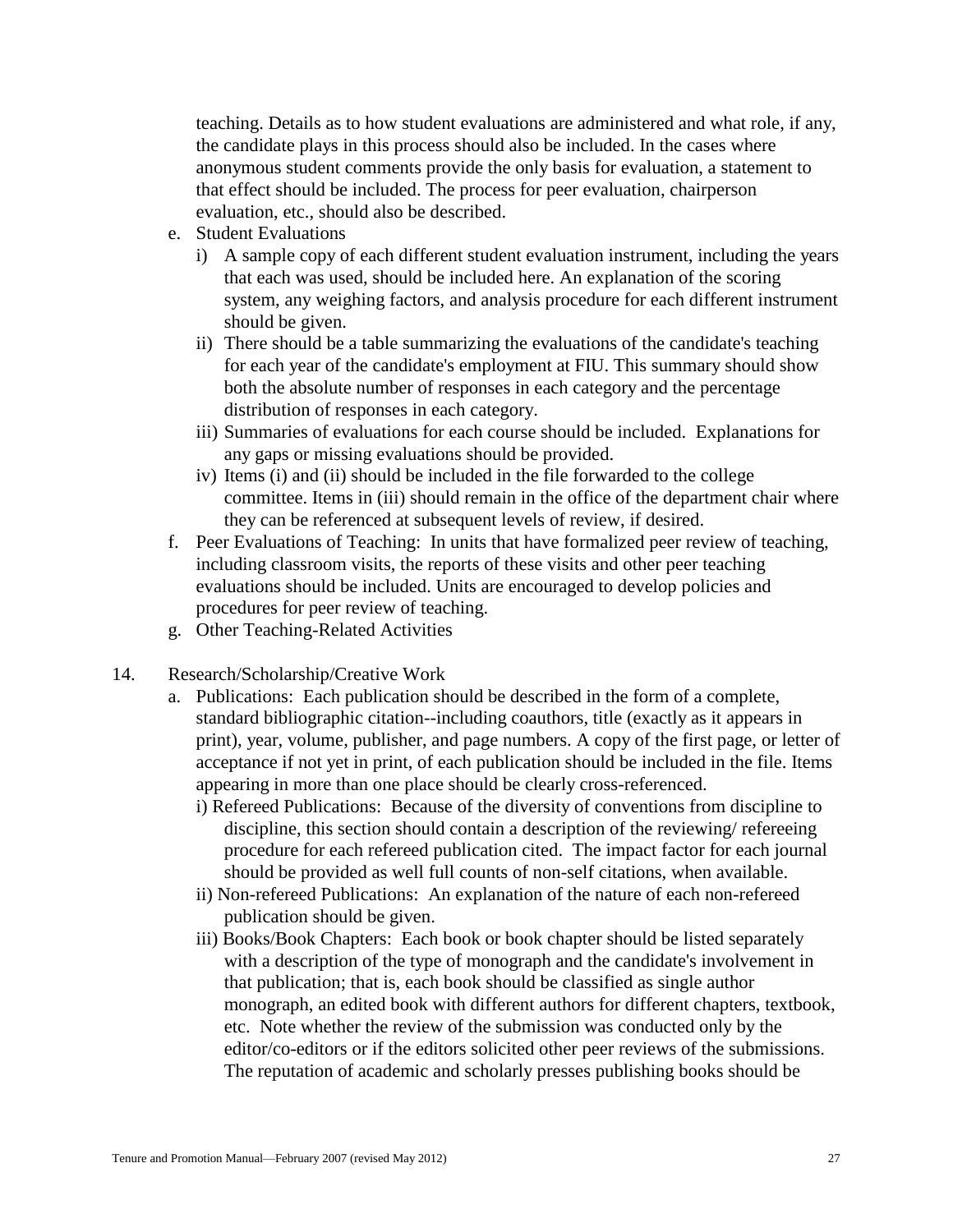included whenever there is external validation for such reputation. Copies of all published reviews of the books should be included.

- iv) Other publications: Any other written publications that do not fall into categories (i)-(iii), for example reviews and notes, should be entered and described here.
- b. Papers/Presentations at Meetings/Conferences: Indicate which papers/presentations were invited and/or refereed.
- c. Creative Work: Indicate artifacts, compositions, designs, installations, exhibits, performances, presentations, and productions. Indicate date and place of work. If the creative work has received recognition, such as design award, competition prize, exhibition or publication by others, or critical review, indicate the level of recognition as well as the peer-review context and process.
- d. Research Grants/Contracts: Funded and unfunded proposals should be listed separately and be so indicated. Competitive grants and/or contracts which are meant to finance the development of ideas and research and that are subject to peer review should be listed separately from noncompetitive grants and/or contracts where the emphasis is on providing professional service to agencies/organizations. When there are co-PIs on an award, the role and responsibility of the candidate relative to other co-PIs should be explained as well as the portion of the total award coming to the candidate.

The following information should be included for each grant/contract:

- i) Name of principal investigator and all co-investigators
- ii) Title page of grant proposal
- iii) Funding agency—note if the funding is a subcontract and if so from what organization. Also note if the funding is the result of an earmark or other limited competition or whether the funding is the result of an open national competition. If the candidate is the administrative PI, not the primary author of the grant, that should be noted.
- iv) Amount of funding proposed or awarded
- v) Time period of the grant
- e. Patent Disclosures/Applications/Awards: Patent disclosures, applications, and provisional and final patent awards should be listed. If there are co-investigators on the disclosure, application or award, these should be indicated.
- f. Technical Reports/Research Reports: Written reports submitted to and accepted by funding agencies, governmental agencies, foundations, etc., should be listed and described here.
- f. Works in Progress
- g. Other Research/Scholarship/Creative Work: Any other research/scholarship/ creative activities that do not fall into the categories listed above should be entered and described here.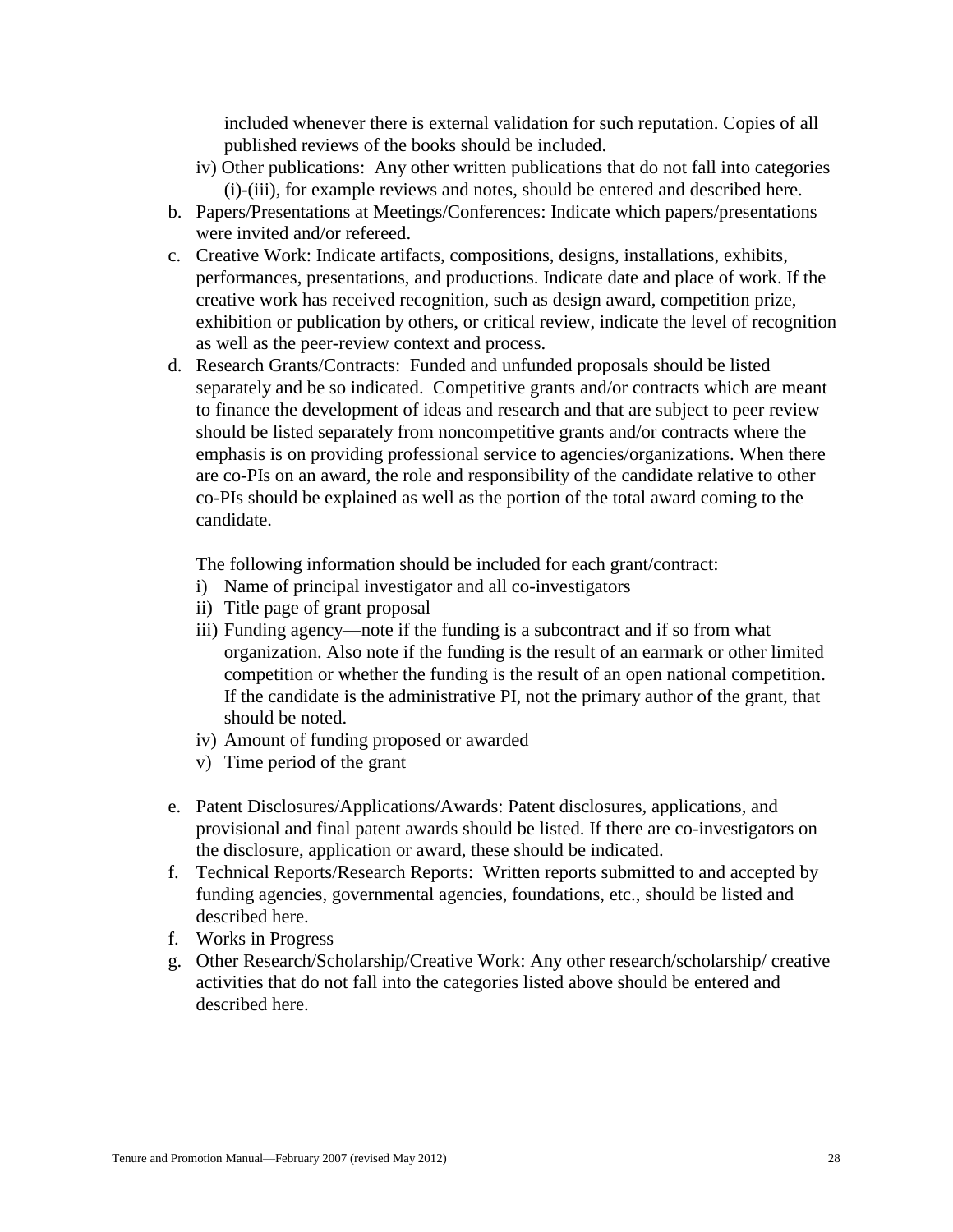- 15. Service
	- a. Professional Service: The file should list separately
		- i) Service to Professional Associations/Societies: Examples of Service to Professional Associations/Societies that may be listed in this section include activities related to appropriate professional organizations; conferences, symposia, workshops; activity as referee/reviewer for journals, granting agencies, conferences.
		- ii) Service to the Community or Public: Examples of professional and community Service that may be listed in this section include service as speaker/presenter at non-academic meetings in area of professional competence; instruction/training for local, state, regional, national, international organizations/agencies in area of professional competence; participation in community meetings and media programs; memberships on advisory boards, committees, task forces, commissions, program/project coordination/development; and other volunteer service which represents a donation of time and professional skills to meet the needs of society.
		- iii) Professional service that results in remuneration.
	- b. University Service: Examples of University Service, which may be listed in this section include service on committees; councils; senates; assemblies; task forces; program coordination/administration; student organizations; conferences, workshops, seminars. The file should list separately service: i) to the Department
		- ii) to the School/College
		- iii) to the University

#### 16. Awards and Honors

17. Supportive Information.

The File may contain, depending on department policy or practice and on the applicant's desire for full and complete presentation of relevant information, documentation beyond that specified in Items 1-16, above. Such documentation may include copies of articles or similar scholarly works, fuller documentation of creative works, and other supportive information. Such supportive information should be presented in a separate binder and appropriately cross-referenced to the main file. Such supportive information if not chosen to be included in the file should be readily available for appropriate review at all stages of the process.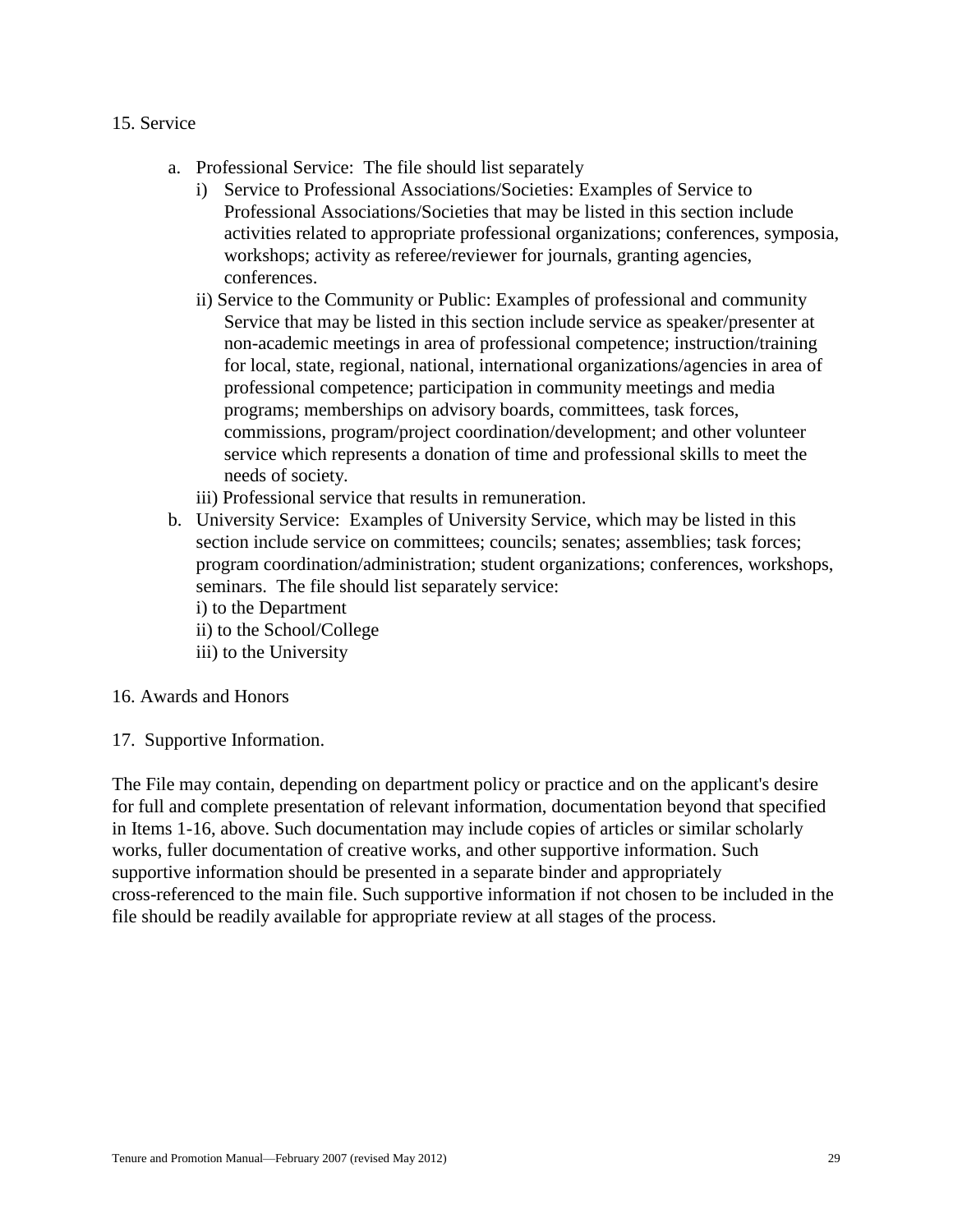## **FLORIDA INTERNATIONAL UNIVERSITY/**

#### **TENURE AND PROMOTION COVER PAGE**

\_\_\_\_\_ TENURE AND PROMOTION

TENURE ONLY

\_\_\_\_\_ PROMOTION ONLY

□ ASSOCIATE PROFSSOR

□ PROFESSOR

This form provides a format for the information to be submitted to the Office of the Provost. Additional supporting information may be required by the committees or administrative officers of the department or college and such information should be retained by the appropriate unit to be available upon request by the Office of the Provost.

| NAME:           |
|-----------------|
|                 |
|                 |
| COLLEGE/SCHOOL: |
| DEPARTMENT:     |

Applicants must attach a completed university tenure and promotion curriculum vitae

## **TENURE APPLICANTS ONLY**

- (1) the number of years in tenure-earning position(s) at FIU that will be completed at the end of the current academic year is:
- (2) number of years in tenure-earning positions at another university or equivalent experience to be credited toward nomination is: \_\_\_\_\_\_\_\_\_\_\_\_\_\_\_\_\_.

Provide justification (reason) for the number of years request in (2).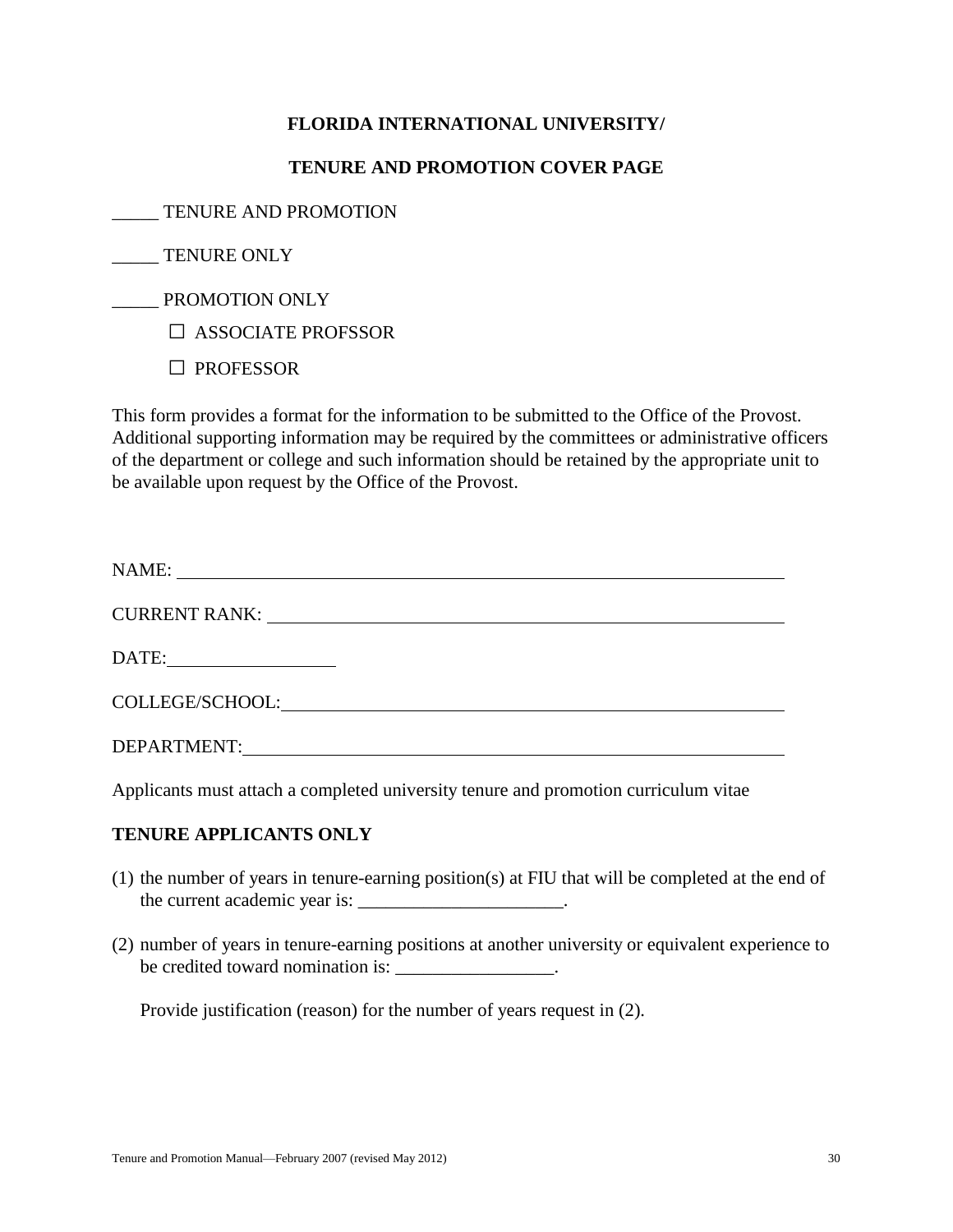CANDIDATE NAME: \_\_\_\_\_\_\_\_\_\_\_\_\_\_\_\_\_\_\_\_\_\_\_\_\_\_\_\_\_DEPARTMENT: \_\_\_\_\_\_\_\_\_\_\_\_\_\_\_\_\_\_\_\_\_\_\_

|              | DEPARTMENT FACULTY                                             |      |                                                                                         |  |
|--------------|----------------------------------------------------------------|------|-----------------------------------------------------------------------------------------|--|
|              | *TENURE AND PROMOTION:                                         |      |                                                                                         |  |
|              |                                                                |      | FOR ___________ AGAINST ______________ ABSTAINED ____________ ABSENT ____________       |  |
|              | PROMOTION ONLY:                                                |      |                                                                                         |  |
|              |                                                                |      | FOR ___________ AGAINST ______________ ABSTAINED ____________ ABSENT ____________       |  |
| TENURE ONLY: |                                                                |      |                                                                                         |  |
|              |                                                                |      | FOR____________ AGAINST ______________ ABSTAINED ____________ ABSENT ____________       |  |
|              |                                                                |      |                                                                                         |  |
|              | <b>Signature of Committee Chairperson</b>                      | Date |                                                                                         |  |
|              | make the minimum of three votes): ()<br>*TENURE AND PROMOTION: |      | <b>DEPARTMENT CHAIRPERSON</b> Check here if vote is included above (only if required to |  |
|              |                                                                |      | FOR ___________ AGAINST ______________ ABSTAINED ____________ ABSENT ____________       |  |
|              | PROMOTION ONLY:                                                |      |                                                                                         |  |
|              |                                                                |      |                                                                                         |  |
| TENURE ONLY: |                                                                |      |                                                                                         |  |
|              |                                                                |      |                                                                                         |  |
|              |                                                                |      |                                                                                         |  |
|              | <b>Signature of Department Chairperson</b>                     |      | Date                                                                                    |  |

\*If the candidate has applied for both tenure and promotion, only one vote is taken for both tenure and promotion. One without the other is not an option.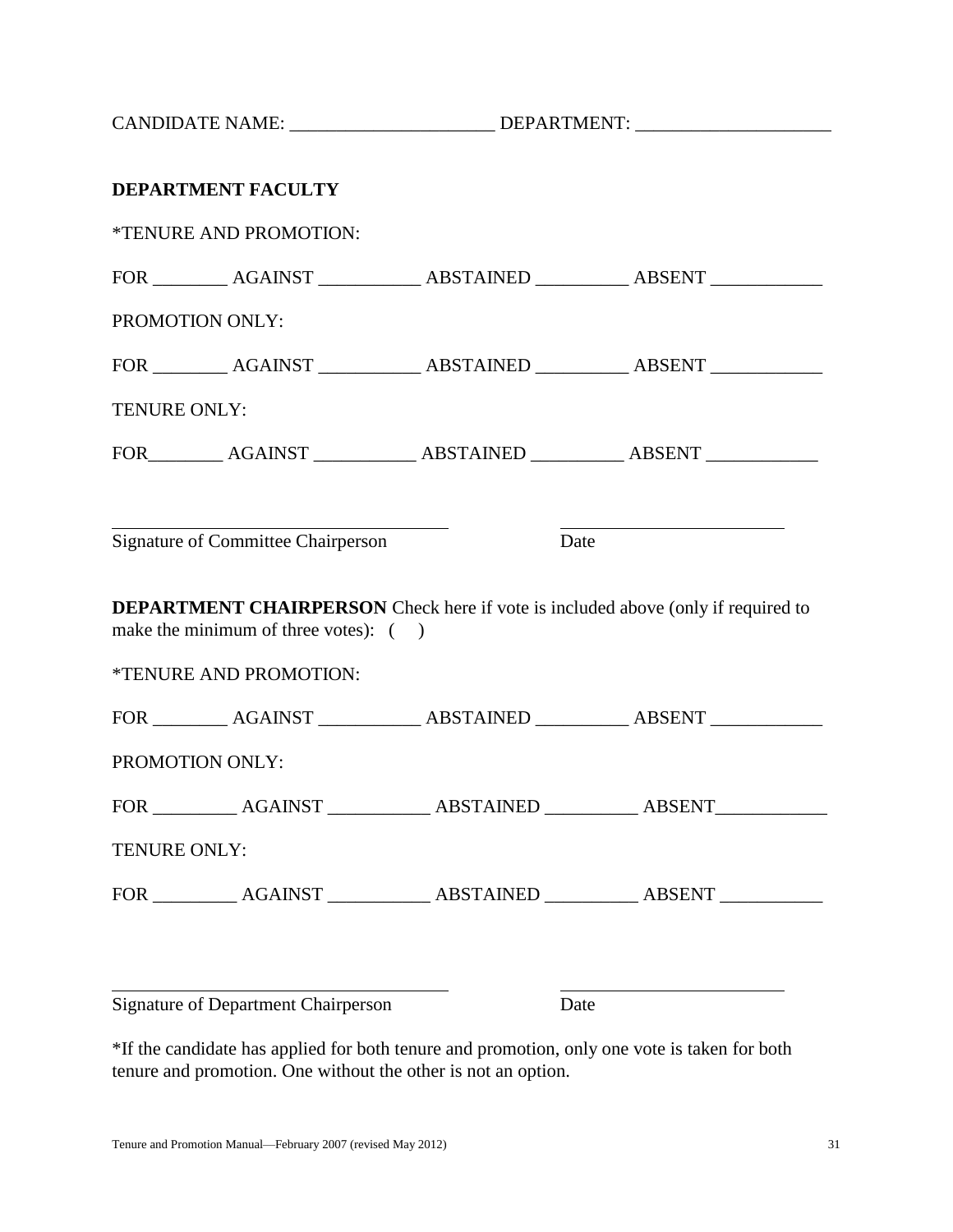|                                           | VOTE OF COLLEGE/SCHOOL COMMITTEE                                                  |      |  |  |
|-------------------------------------------|-----------------------------------------------------------------------------------|------|--|--|
|                                           | *TENURE AND PROMOTION:                                                            |      |  |  |
|                                           | FOR ___________ AGAINST ______________ ABSTAINED ____________ ABSENT ____________ |      |  |  |
| PROMOTION ONLY:                           |                                                                                   |      |  |  |
|                                           |                                                                                   |      |  |  |
| TENURE ONLY:                              |                                                                                   |      |  |  |
|                                           | FOR ____________ AGAINST _____________ ABSTAINED ___________ ABSENT ____________  |      |  |  |
|                                           |                                                                                   |      |  |  |
| <b>Signature of Committee Chairperson</b> |                                                                                   | Date |  |  |
|                                           | <b>DEAN OF COLLEGE/SCHOOL</b>                                                     |      |  |  |
|                                           | *TENURE AND PROMOTION:                                                            |      |  |  |
|                                           | FOR ___________ AGAINST ______________ ABSTAINED ____________ ABSENT ____________ |      |  |  |
| PROMOTION ONLY:                           |                                                                                   |      |  |  |
|                                           |                                                                                   |      |  |  |
| TENURE ONLY:                              |                                                                                   |      |  |  |
|                                           |                                                                                   |      |  |  |
| Signature of Dean                         |                                                                                   | Date |  |  |

\*If the candidate has applied for both tenure and promotion, only one vote is taken for both tenure and promotion. One without the other is not an option.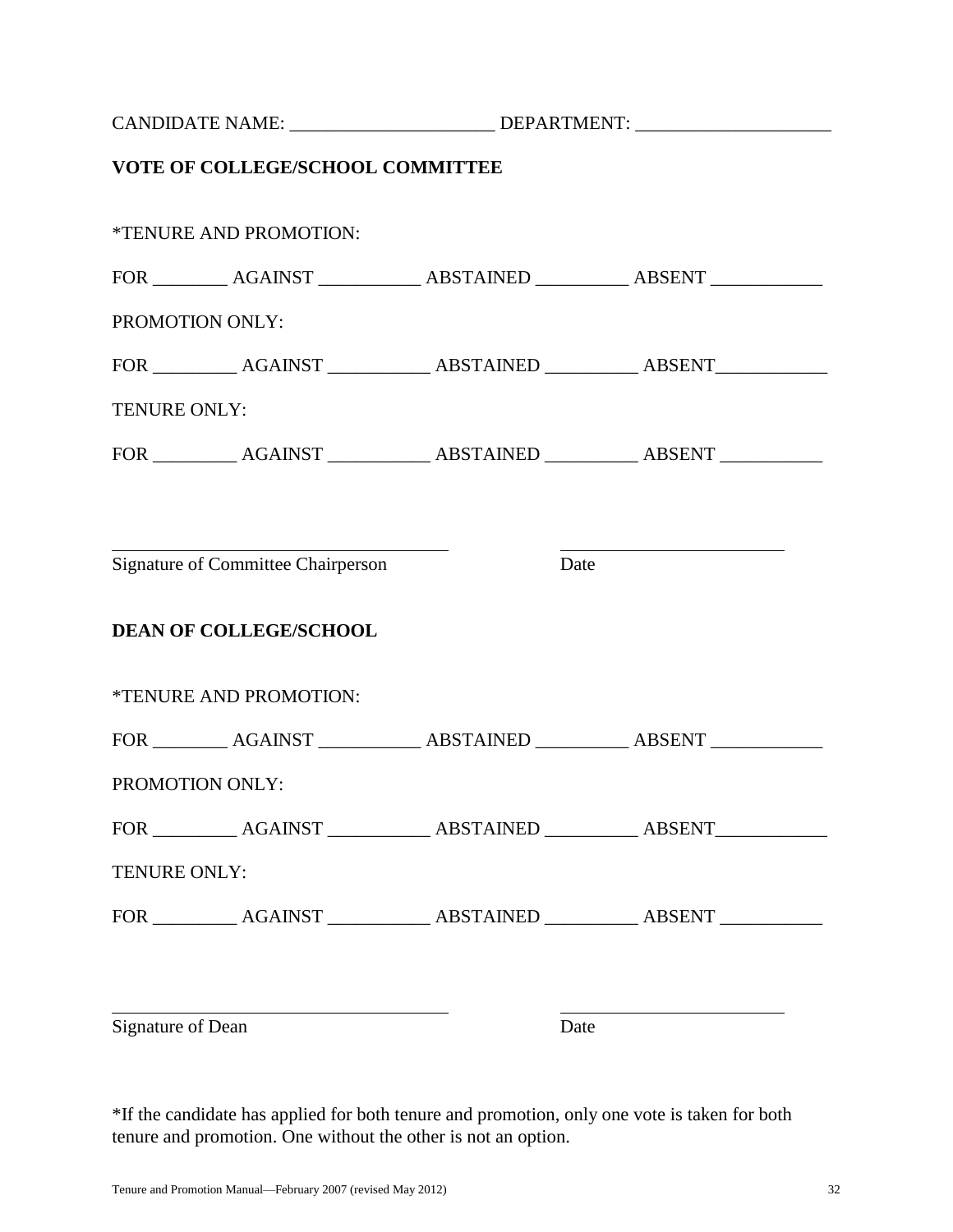#### **PRESIDENT**

TENURE AND PROMOTION:

FOR \_\_\_\_\_\_\_\_ AGAINST \_\_\_\_\_\_\_\_\_\_

PROMOTION ONLY:

FOR AGAINST

TENURE ONLY:

FOR \_\_\_\_\_\_\_\_\_ AGAINST \_\_\_\_\_\_\_\_\_\_\_

Signature of President Date

\*If the candidate has applied for both tenure and promotion, only one vote is taken for both tenure and promotion. One without the other is not an option.

CANDIDATE NAME: \_\_\_\_\_\_\_\_\_\_\_\_\_\_\_\_\_\_\_\_\_\_ DEPARTMENT: \_\_\_\_\_\_\_\_\_\_\_\_\_\_\_\_\_\_\_\_\_

# **PROVOST AND EXECUTIVE VICE PRESIDENT**

\*TENURE AND PROMOTION:

FOR \_\_\_\_\_\_\_\_ AGAINST \_\_\_\_\_\_\_\_\_\_\_

PROMOTION ONLY:

FOR \_\_\_\_\_\_\_\_ AGAINST \_\_\_\_\_\_\_\_\_\_

TENURE ONLY:

FOR \_\_\_\_\_\_\_\_\_ AGAINST \_\_\_\_\_\_\_\_\_\_\_

Signature of Provost and Executive Vice President Date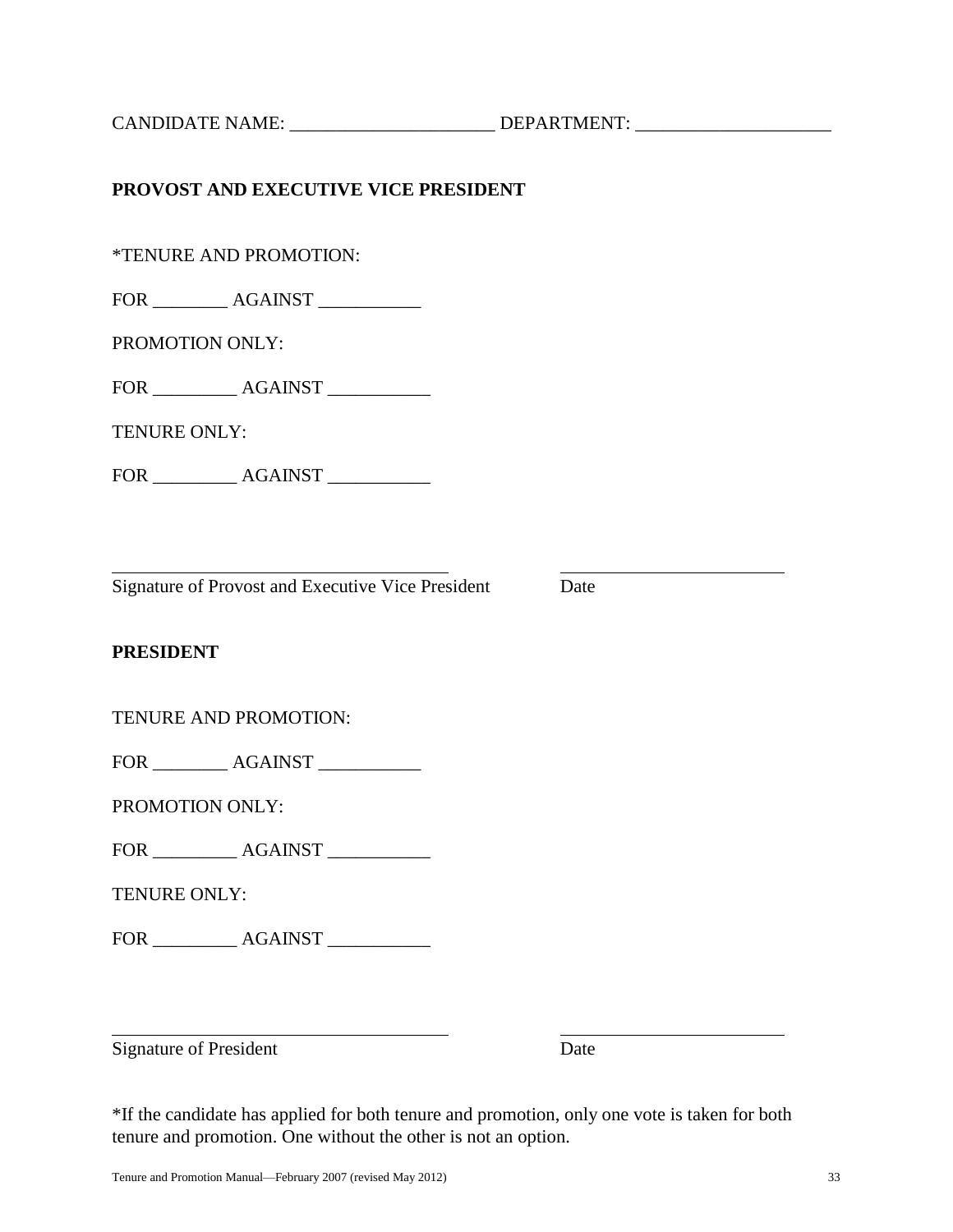## **FLORIDA INTERNATIONAL UNIVERSITY**

#### **CURRICULUM VITAE FOR TENURE AND PROMOTION**

**CERTIFICATION** (Must be signed by candidate)

I hereby certify that the information provided in this curriculum vitae is accurate and complete to the best of my knowledge. I understand that if I have knowingly provided false information or omitted relevant information, I may be subject to disciplinary action, including termination.

Signature of Candidate Date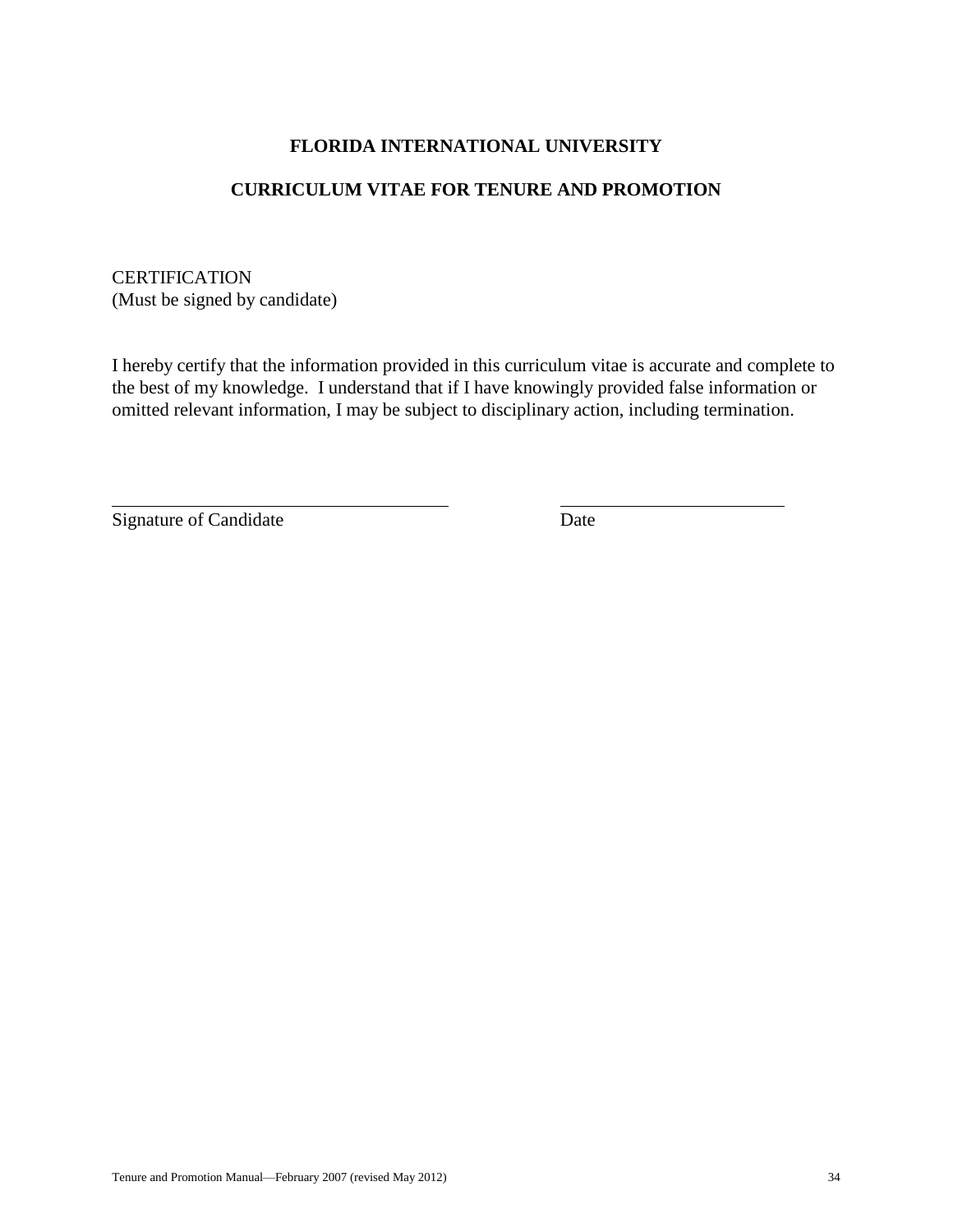## **TENURE AND PROMOTION CURRICULUM VITAE OF [NAME and DEPARTMENT]**

(Candidates C.V. should follow the format outlined below. Where there is no reference, indicate by  $N/A$ )

| Degree              | EDUCATION (List most recent degree first)<br>Institution | Field | Dates                   |
|---------------------|----------------------------------------------------------|-------|-------------------------|
|                     | FULL-TIME ACADEMIC EXPERIENCE (List most recent first)   |       |                         |
| Institution         | Rank                                                     | Field | Dates (Month $& Year$ ) |
|                     | PART-TIME ACADEMIC EXPERIENCE (List most recent first)   |       |                         |
| Institution         | Rank                                                     | Field | Dates (Month $& Year$ ) |
|                     | NON-ACADEMIC EXPERIENCE                                  |       |                         |
| Place of Employment | Title                                                    |       | Dates                   |
|                     | <b>EMPLOYMENT RECORD AT FIU</b>                          |       |                         |
| Rank                |                                                          |       | Dates                   |

#### PUBLICATIONS IN DISCIPLINE

(List most recent first. List only items already in print or accepted for publication. For items accepted but not yet published, indicate "in press" and number of typewritten pages, single or double-spaced. If publication is co-authored, all authors must be listed as they appear in the publication (i.e. same order). If sole authored, author's name must be given. Indicate by "NPR" any publications that were not peer reviewed.)

Books (Give full bibliographical references)

Articles (Give full bibliographical references)

Proceedings (Give full bibliographical references: author(s); journal title, publisher, title, date, volume and page number. )

Chapters in Books (Give complete bibliographical references)

Government Reports or Monographs (Give complete bibliographical references)

Book Reviews (Give complete bibliographical references)

OTHER PUBLICATIONS (List publications outside of discipline. Give complete bibliographical references)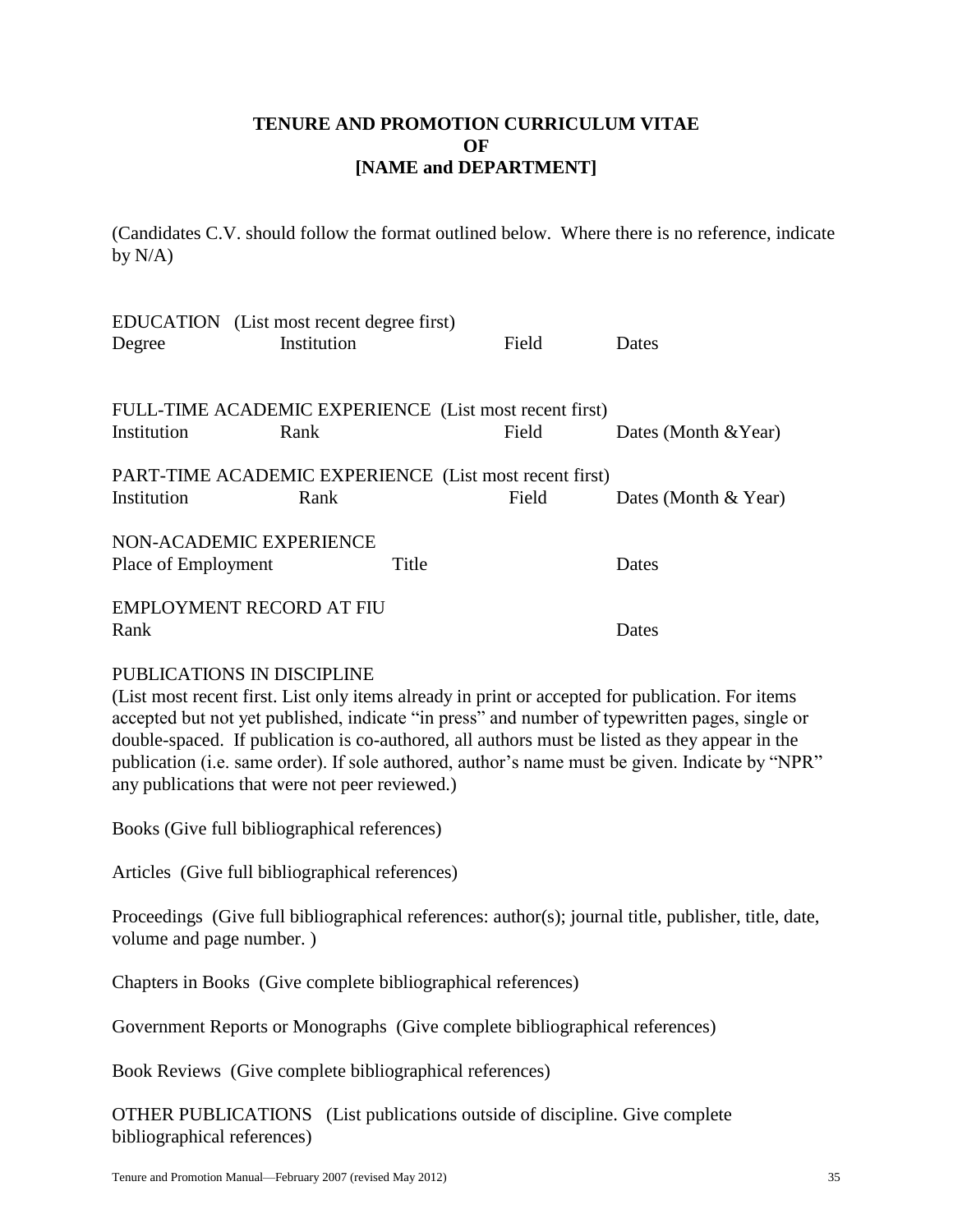#### PRESENTED PAPERS, AND LECTURES (List title, date, and venue where presented)

#### CREATIVE WORK

(List date and type of work and/or place of presentation. If the creative work has received recognition, such as design award, competition prize, exhibition or publication by others, or critical review, indicate the level of recognition as well as the peer-review context and process.)

#### WORKS IN PROGRESS

Papers submitted to journals for consideration (List Journal and date of submission) Other completed papers Research in Progress Grant Proposals (List title of project, agency receiving proposal, and date of submission)

#### FUNDED RESEARCH

(List all investigators, title of project, funding agency (if the funding is a subcontract, from what organization), project dates, and amount of funding (when there are co-PIs on an award, give the portion of the total award coming to the candidate).

#### PROPOSALS SUBMITTED BUT NOT FUNDED

(List title of project, funding agency, project dates, and amount of requested funding)

#### PATENT DISCLOSURES, APPLICATIONS, AND AWARDS

PROFESSIONAL HONORS, PRIZES, FELLOWSHIPS Department School/College University

#### OFFICES HELD IN PROFESSIONAL SOCIETIES

#### OTHER PROFESSIONAL ACTIVITIES AND PUBLIC SERVICE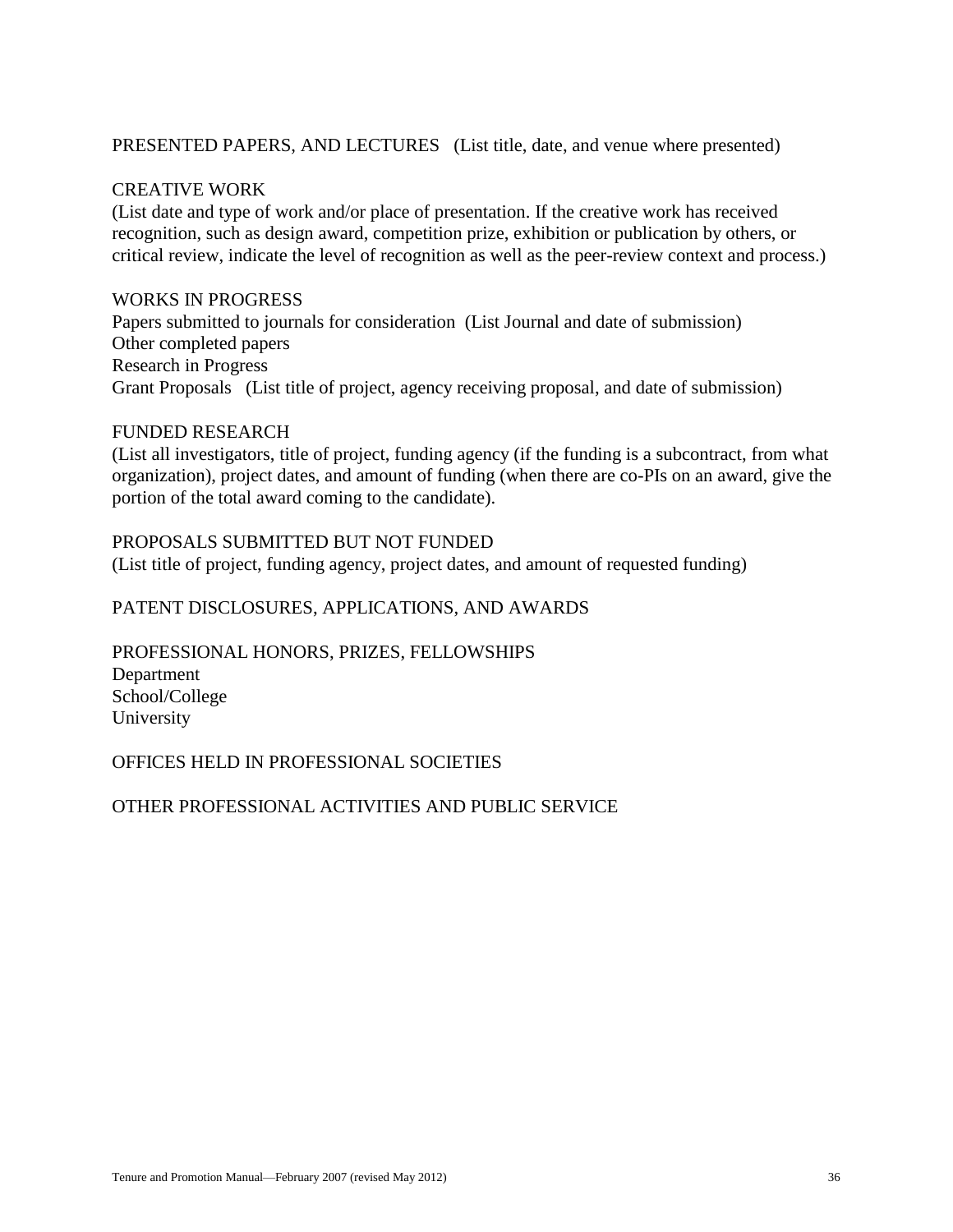#### Request for External Evaluation Letter Template

This is a template, not prescribed text. The points in this letter need to be included, but you are free to say them in your own words, modify the nuances as appropriate to your discipline, and include additional items you want the evaluator to address. This letter will be sent by the department chair or the dean.

#### Dear Professor:

Thank you for agreeing to serve as an outside evaluator of the application for tenure and promotion to Associate Professor of  $X<sup>1</sup>$  I recognize that this sort of request is burdensome, but the Department greatly appreciates your willingness to assist us by providing this evaluation.

Florida International University is identified in the Carnegie Classification as a Research University/High Research Activity. The University aspires to become classified as a Research University/Very High Research Activity. The decisions we make in terms of faculty tenure and promotion are the most important we will make in achieving this goal. I am sure that as a distinguished scholar you have evaluated a number of tenure and promotion files and are in a position to reflect on how X will contribute to the advancement of the discipline<sup>2</sup> and the university.

Please begin your letter with a statement on your prior relationship with the candidate.

To assist in your evaluation, I have included copies of # publications<sup>3</sup>, vita, and the candidate's statement on teaching, research<sup>4</sup>, and service. The publications<sup>3</sup> were selected on the basis of .............. The candidate's vitae will show other publications. If you would like copies of any other publications, please feel free to contact me to request a copy. We are particularly interested in the quality of the work: e.g., does it advance the discipline<sup>2</sup>, has it had an impact on the discipline<sup>2</sup>, is there a coherent research<sup>4</sup> program represented, and is the research<sup>4</sup> program likely to continue making contributions into the future. Please also comment on the reputation and standing of the venues in which the work has been published and/or recognized. What is your overall assessment of the candidate's promise for future development and scholarly excellence?

 $<sup>5</sup>$ Also included for your evaluation are syllabi from # courses taught at the yyy level. These syllabi were</sup> selected on the basis of …………. We would appreciate your assessment of the overall structure of the course, the currency and appropriateness of the literature assigned, the adequacy of the outcomes defined, the incorporation of research, analysis and/or synthesis in the class, and the consistency of the expectations with the level of the course. Comments on the candidate's teaching philosophy are appreciated.

 ${}^{6}$ While we ask junior faculty to concentrate on their teaching and research<sup>4</sup>, we are also interested in your evaluation of X's service to the profession.

 $\overline{a}$ 

<sup>1</sup> It is expected that participation will have been confirmed by phone or e-mail before sending the package.

<sup>2</sup> And/or profession, as appropriate.

<sup>3</sup> And/or recognitions of creative work, as appropriate.

<sup>4</sup> And/or creative work, as appropriate.

<sup>5</sup> Not required if evaluation of teaching is not requested.

<sup>6</sup> Not required if evaluation of service is not requested.